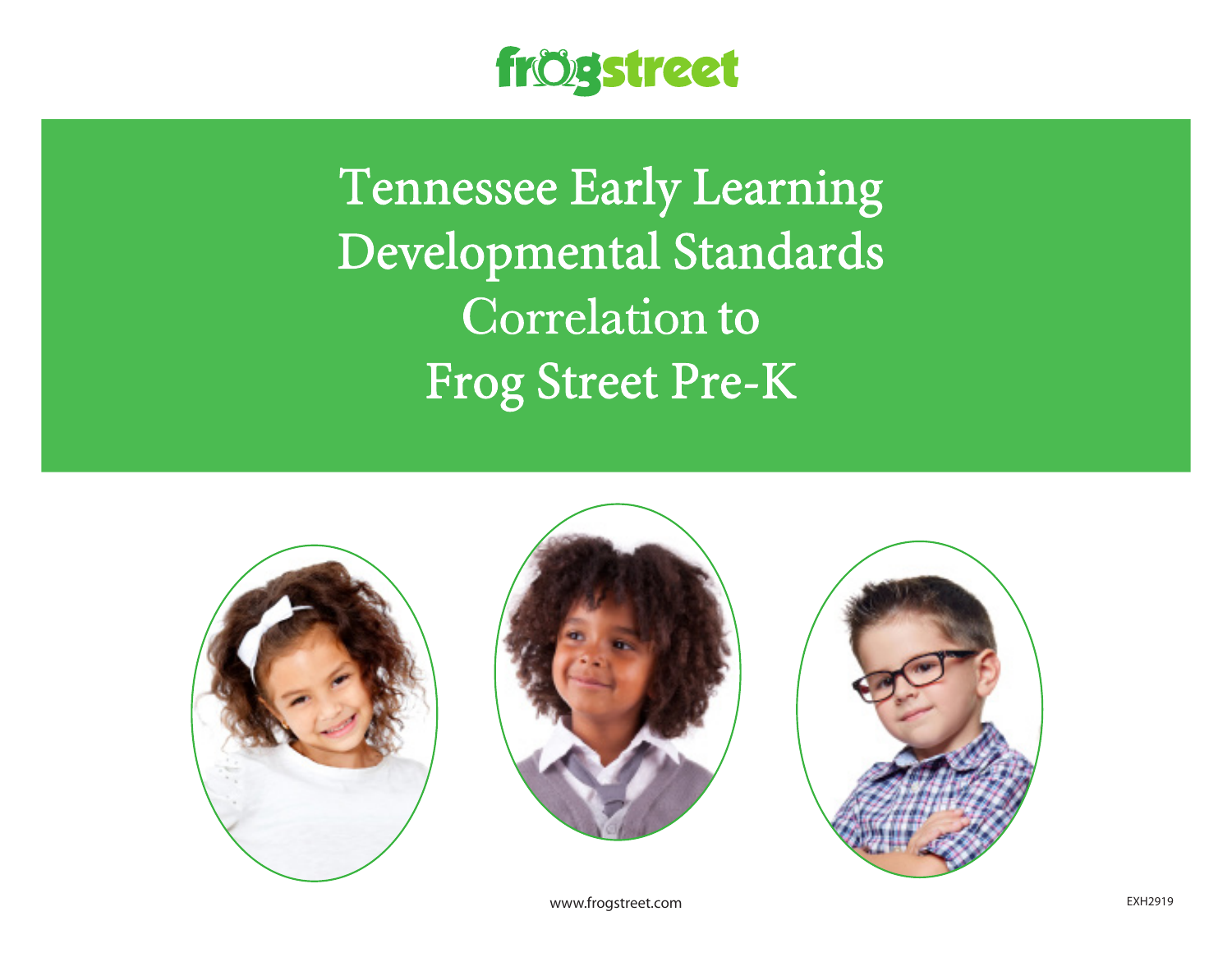## **Tennessee Early Learning Developmental Standards Correlation to Frog Street Pre-K**

| <b>Tennessee Early Learning Developmental Standards</b>                                                               | <b>Frog Street Pre-K Teacher Guide Page References</b>                                                                             |
|-----------------------------------------------------------------------------------------------------------------------|------------------------------------------------------------------------------------------------------------------------------------|
|                                                                                                                       | <b>Approaches to Learning</b>                                                                                                      |
|                                                                                                                       | Creativity: Actively engage in learning with curiosity, flexibility, and openness to new ideas.                                    |
| PK.AL.CR.1 Independently interact with a variety of materials                                                         | Weekly Practice Center activities, such as the Pretend and                                                                         |
| through multiple play activities.                                                                                     | Learn Center give children many opportunities to interact with a                                                                   |
| PK.AL.CR.2 Self-select play activities to support own curiosity                                                       | variety of materials, develop curiosity and imagination and                                                                        |
| and to engage in pretend and imaginative play (e.g., testing                                                          | engage in new experiences, complete projects and tasks,                                                                            |
| theories, acting out imagination).                                                                                    | concentrate despite distractions, and solve problems through                                                                       |
| PK.AL.CR.3 Choose materials/props and use novel ways to<br>represent ideas, characters, and objects in symbolic play. | trial-and-error experimentation.                                                                                                   |
| <b>PK.AL.CR.4</b> Demonstrate a willingness to engage in new                                                          | <b>TG1:</b> 42, 50, 87, 97, 102 <b>TG2:</b> 9, 11, 24, 35, 43, 47, 61, 69, 76,                                                     |
| experiences and activities.                                                                                           | 102 TG3: 9, 36, 42, 44, 50, 76, 89, 94, 97, 99, 102 TG4: 17, 21,                                                                   |
|                                                                                                                       | 45, 62, 73, 76, 93, 95, 102 TG5: 24, 37, 50, 63, 69, 76, 89, 93,                                                                   |
|                                                                                                                       | 95, 98, 102 TG6: 11, 17, 24, 50, 76, 89, 97 TG7: 19, 24, 76, 87,                                                                   |
|                                                                                                                       | 97 TG8: 11, 24, 50, 63, 87, 102 TG9: 24, 50, 87, 89, 102                                                                           |
|                                                                                                                       | Self-Regulation: Engage in learning to effectively plan and problem solve.                                                         |
| <b>PK.AL.SR.5</b> Maintain focus appropriate to completing a task                                                     | Weekly Practice Center activities give children many                                                                               |
| and/or learning activity.                                                                                             | opportunities to complete projects and tasks, concentrate                                                                          |
| <b>PK.AL.SR.6</b> Persist in solving a problem or question, with adult                                                | despite distractions, and solve problems through trial-and-error                                                                   |
| prompting.                                                                                                            | experimentation.                                                                                                                   |
|                                                                                                                       |                                                                                                                                    |
|                                                                                                                       | TG1: 9 TG2: 9, 11, 21, 24, 35, 37, 61, 62, 76 TG3: 9, 10, 36, 88                                                                   |
|                                                                                                                       | TG4: 8 TG5: 24, 50, 76, 99, 101 TG6: 24, 60, 76 TG7: 8, 24,                                                                        |
|                                                                                                                       | 76, 86, 102 TG8: 24, 63, 89 TG9: 24, 50, 102                                                                                       |
| PK.AL.SR.7 Reflect and plan a logical series of steps to                                                              | TG1: 51, 75, 77, 87, 103 TG2: 10, 11, 21, 25, 37, 47, 50-51, 63,                                                                   |
| accomplish a task, such as writing a message, completing a                                                            | 77, 87, 89, 103 TG3: 9, 35, 37, 51, 75, 77, 89, 103 TG4: 25, 37,                                                                   |
| puzzle, drawing a picture, or building a block structure.                                                             | 47, 50-51, 62, 63, 77, 89, 103 TG5: 9, 11, 25, 35, 49, 51, 62,<br>63, 74-75, 77, 99, 101, 102-103 TG6: 11, 25, 35, 51, 60, 61, 63, |
|                                                                                                                       | 77, 87, 89 TG7: 25, 51, 63, 77, 86, 89, 101, 103 TG8: 9, 10, 11,                                                                   |
|                                                                                                                       | 25, 51, 63, 63, 89, 103 TG9: 51, 63, 77, 89, 101, 103                                                                              |
|                                                                                                                       | Critical Thinking: Actively inquire and reflect about new ideas and activities.                                                    |
| PK.AL.CT.8 Seek additional clarity to further own knowledge                                                           | Daily Read-Aloud lessons engage children in dialogue for                                                                           |
| (e.g., asks what, how, why, when, where, and/or what if).                                                             | asking and answering questions related to literature and                                                                           |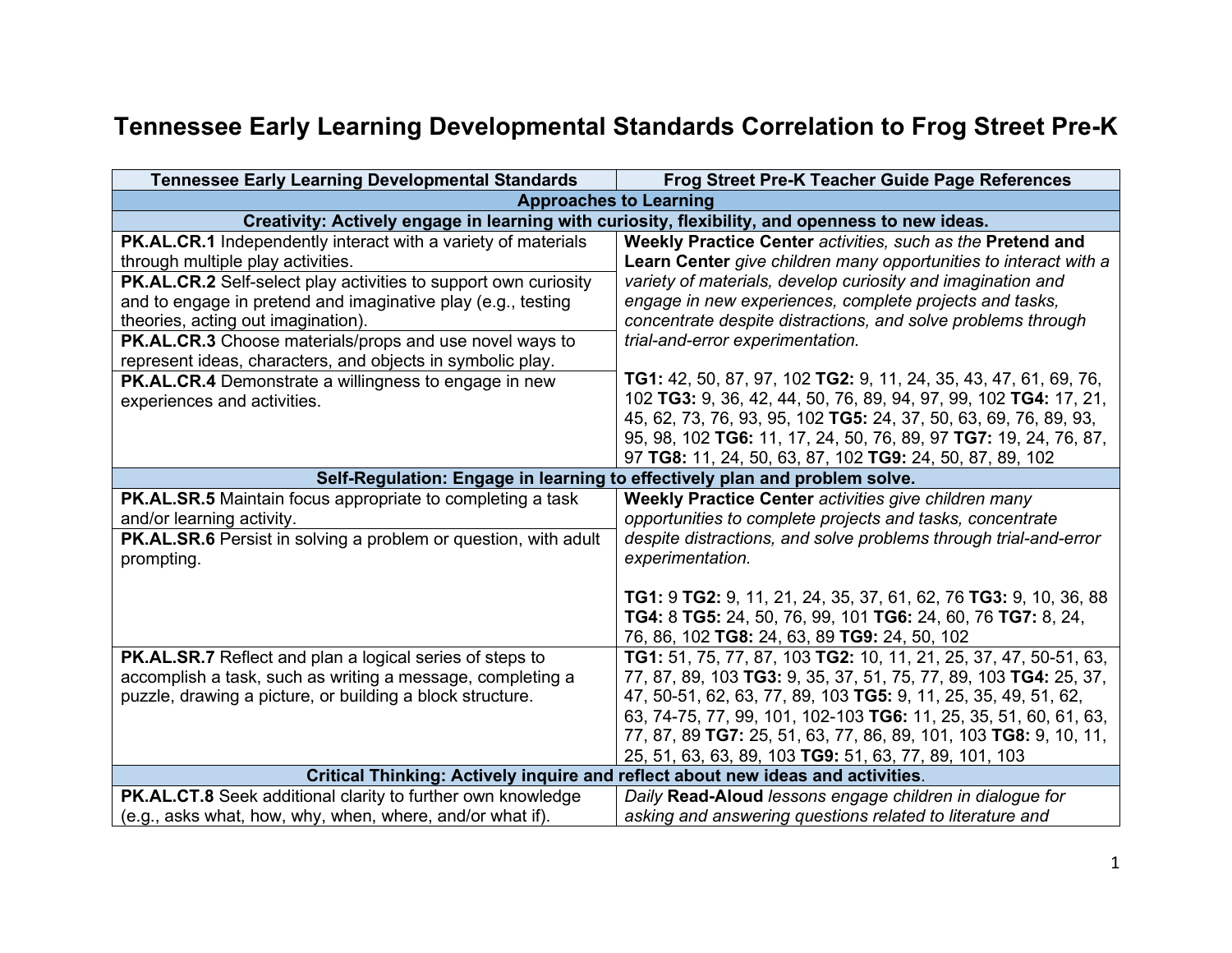|                                                                                              | information text. Math and STEAM lessons also provide                                                                                                                                                                                                                                                                                |
|----------------------------------------------------------------------------------------------|--------------------------------------------------------------------------------------------------------------------------------------------------------------------------------------------------------------------------------------------------------------------------------------------------------------------------------------|
|                                                                                              | opportunities for children to react appropriately to information.                                                                                                                                                                                                                                                                    |
|                                                                                              |                                                                                                                                                                                                                                                                                                                                      |
|                                                                                              | TG1: 11, 23, 36, 51, 77, 87, 103 TG2: 10, 11, 25, 35, 37, 63,<br>77, 89, 103 TG3: 10, 11, 25, 35, 37, 63, 77, 89, 103 TG4: 24,<br>25, 35, 50-51, 61, 62, 63, 77, 89, 102-103 TG5: 9, 11, 25, 35,<br>49, 50-51, 62, 63, 76-77, 87, 89 TG6: 25, 35, 37, 50-51, 61, 76-<br>77, 87, 89 TG7: 11, 24-25, 50-51, 76-77, 89, 91, 103 TG8: 9, |
|                                                                                              | 24-25, 50-51, 63, 102-103 TG9: 11, 24-25, 50-51, 61, 63, 76-                                                                                                                                                                                                                                                                         |
|                                                                                              | 77, 89, 102-103                                                                                                                                                                                                                                                                                                                      |
| <b>PK.AL.CT.9</b> Demonstrate an awareness of connection between<br>prior and new knowledge. | TG1: 51, 75, 77, 87, 103 TG2: 10, 11, 21, 25, 37, 47, 50-51, 63,<br>77, 87, 89, 103 TG3: 9, 35, 37, 51, 75, 77, 89, 103 TG4: 25, 37,<br>47, 50-51, 62, 63, 77, 89, 103 TG5: 9, 11, 25, 35, 49, 51, 62,<br>63, 74-75, 77, 99, 101, 102-103 TG6: 11, 25, 35, 51, 60, 61, 63,                                                           |
|                                                                                              | 77, 87, 89 TG7: 25, 51, 63, 77, 86, 89, 101, 103 TG8: 9, 10, 11,                                                                                                                                                                                                                                                                     |
|                                                                                              | 25, 51, 63, 63, 89, 103 TG9: 51, 63, 77, 89, 101, 103                                                                                                                                                                                                                                                                                |
| PK.AL.CT.10 Identify a problem and attempt multiple ways to                                  | TG1: 36, 51, 75, 77, 87, 101, 103 TG2: 22-23, 25, 35, 37, 48-49,                                                                                                                                                                                                                                                                     |
| solve it, with or without assistance.                                                        | 50-51, 74-75, 77, 87, 94-95, 99, 100-101, 103 TG3: 24-25, 36,                                                                                                                                                                                                                                                                        |
|                                                                                              | 37, 51, 75, 77, 103 TG4: 25, 37, 43, 50-51, 74-75, 77, 89, 100-                                                                                                                                                                                                                                                                      |
|                                                                                              | 101, 103 TG5: 24-25, 35, 42-43, 50-51, 62, 74-75, 76-77, 100-<br>101, 102-103 TG6: 22-23, 25, 50-51, 61, 76-77, 87, 89, 102-103                                                                                                                                                                                                      |
|                                                                                              | TG7: 25, 35, 50-51, 75, 76-77, 100-101, 103 TG8: 22-23, 24-                                                                                                                                                                                                                                                                          |
|                                                                                              | 25, 48-49, 50-51, 76-77, 102-103 TG9: 25, 51, 74-75, 76-77,                                                                                                                                                                                                                                                                          |
|                                                                                              | 100, 103                                                                                                                                                                                                                                                                                                                             |
|                                                                                              |                                                                                                                                                                                                                                                                                                                                      |
|                                                                                              | <b>Communication: Actively engage in conversations with adults and peers.</b>                                                                                                                                                                                                                                                        |
| PK.AL.CO.11 Ask and respond to questions with peers and                                      | Two daily Read-Aloud lessons engage children in dialogue for                                                                                                                                                                                                                                                                         |
| adults in individual and group activities.                                                   | asking and answering questions related to literature and                                                                                                                                                                                                                                                                             |
|                                                                                              | informational text. Daily Math and STEAM lessons also provide                                                                                                                                                                                                                                                                        |
|                                                                                              | opportunities for children to react appropriately to information.                                                                                                                                                                                                                                                                    |
|                                                                                              | TG1: 42, 44, 45 TG2: 16, 17, 69 TG3: 16, 17, 43, 69 TG4: 18                                                                                                                                                                                                                                                                          |
|                                                                                              | TG5: 42 TG6: 42 TG7: 18 TG8: 16, 42, 43, 68, 69, 94, 95 TG9:                                                                                                                                                                                                                                                                         |
|                                                                                              | 16, 42, 68                                                                                                                                                                                                                                                                                                                           |
| PK.AL.CO.12 Seek assistance and/or information when needed                                   | Conscious Discipline® is a comprehensive classroom                                                                                                                                                                                                                                                                                   |
| to complete a task.                                                                          | management and social emotional program that creates a                                                                                                                                                                                                                                                                               |
|                                                                                              | learning environment where children are provided with                                                                                                                                                                                                                                                                                |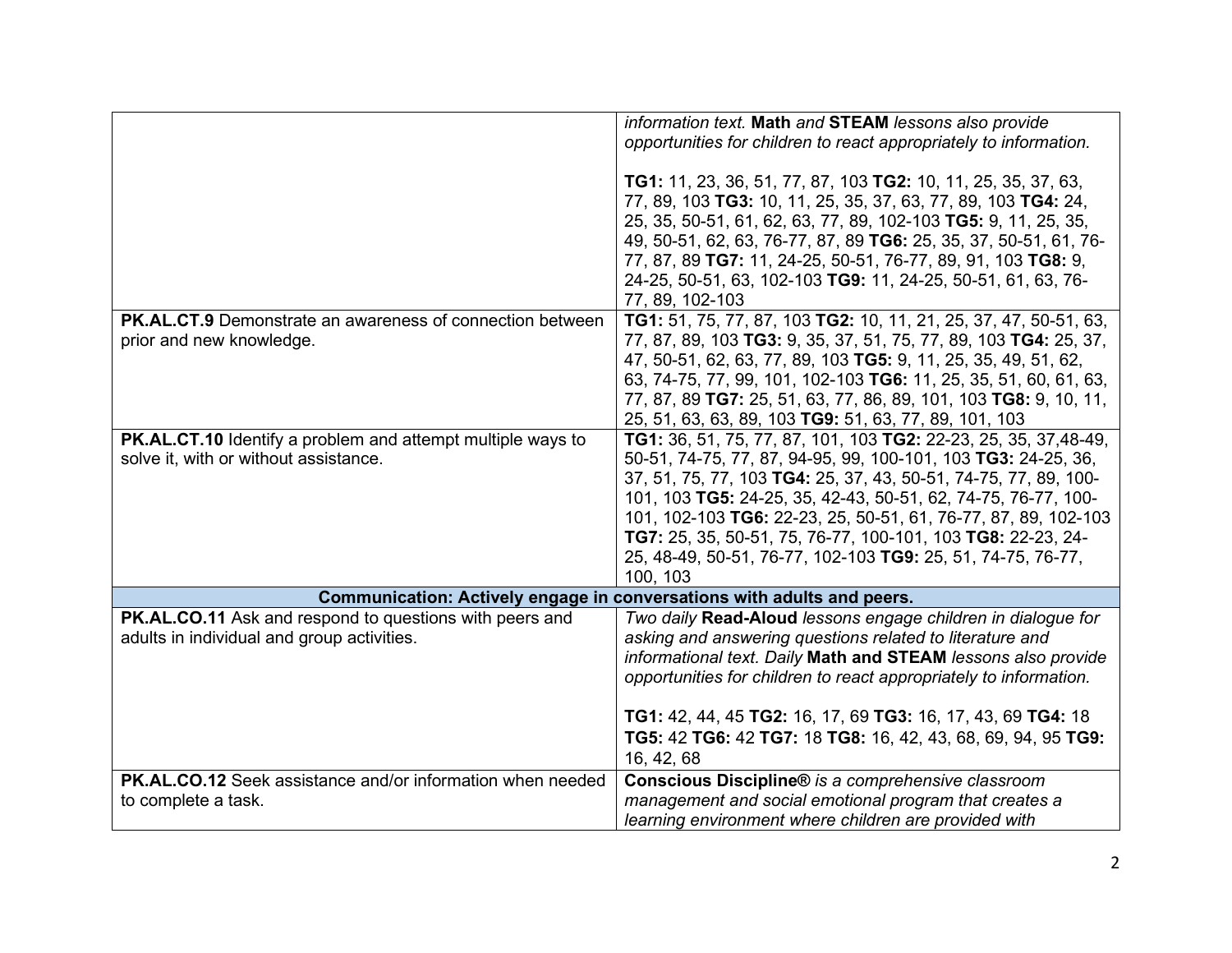|                                                                                                                                                                                                                                        | strategies to solve problems/complete a task independently or<br>with adult assistance.<br><b>TG1:</b> 11, 12, 36, 38, 39, 46, 89 <b>TG2:</b> 10, 11, 15, 25, 36, 37, 41,<br>50-51, 61, 62, 63, 67, 77, 87, 88, 89, 93, 103 TG3: 10, 15, 22-<br>23, 34, 35, 37, 43, 50-51, 62, 77, 87 89, 103 TG4: 25, 35, 37,<br>41, 61, 63, 76-77, 102, 103 TG5: 9, 11, 19, 25, 35, 51, 62, 63,<br>77, 88, 102-103 TG6: 9, 11, 25, 35, 37, 41, 61, 63, 67, 77, 87,<br>89, 103 TG7: 8, 11, 12, 25, 51, 61, 65, 67, 68-69, 76-77, 88, 93,<br>103 TG8: 9, 10, 11, 23, 25, 41, 51, 62, 63, 67, 76-77, 87, 103<br>TG9: 11, 25, 36, 51, 61, 77, 89, 93, 101, 103                                                                                                                                                                                                      |
|----------------------------------------------------------------------------------------------------------------------------------------------------------------------------------------------------------------------------------------|---------------------------------------------------------------------------------------------------------------------------------------------------------------------------------------------------------------------------------------------------------------------------------------------------------------------------------------------------------------------------------------------------------------------------------------------------------------------------------------------------------------------------------------------------------------------------------------------------------------------------------------------------------------------------------------------------------------------------------------------------------------------------------------------------------------------------------------------------|
|                                                                                                                                                                                                                                        | Collaboration: Actively engage in learning with other people.                                                                                                                                                                                                                                                                                                                                                                                                                                                                                                                                                                                                                                                                                                                                                                                     |
| PK.AL.CB.13 Engage in play-based, student-directed activities<br>with a peer or peers (e.g., dramatic play, block building,<br>symbolic play in recess) for at least 15 consecutive minutes, at<br>multiple times throughout the year. | Children engage in daily activities to learn how to appropriately<br>interact with others during the UNITE and CONNECT portions<br>of the Greeting Circle (pages 12-13, 38-39, 64-65, 90-91 in<br>each Teacher's Guide). Opportunities to practice these skills<br>carry through in the Weekly Practice Centers.<br>TG1: 12, 36, 38, 39, 46, 89 TG2: 10, 11, 15, 25, 36, 37, 41, 50-<br>51, 61, 62, 63, 67, 77, 87, 88, 89, 93, 103 TG3: 10, 15, 22- 23,<br>34, 35, 37, 43, 50-51, 61, 62, 77, 87, 89, 103 TG4: 25, 35, 37,<br>41, 61, 63, 76-77, 89, 103 TG5: 9, 11, 19, 25, 35, 51, 62, 63,<br>77, 88, 102-103 TG6: 9, 11, 25, 35, 37, 41, 61, 63, 67, 77, 87,<br>89, 103 TG7: 11, 12, 25, 51, 65, 67, 68-69, 76-77, 88, 93, 103<br>TG8: 9, 10, 11, 23, 25, 41, 51, 62, 63, 67, 76-77, 87, 103 TG9:<br>11, 25, 36, 51, 61, 77, 89, 93, 101, 103 |
| PK.AL.CB.14 Demonstrate a willingness to collaborate with<br>others to solve a problem.                                                                                                                                                | TG1: 91 TG2: 99 TG3: 43                                                                                                                                                                                                                                                                                                                                                                                                                                                                                                                                                                                                                                                                                                                                                                                                                           |
|                                                                                                                                                                                                                                        | <b>Social and Personal Competencies</b>                                                                                                                                                                                                                                                                                                                                                                                                                                                                                                                                                                                                                                                                                                                                                                                                           |
|                                                                                                                                                                                                                                        | Self-Awareness: Demonstrate an awareness of emotions, personal qualities and interests, personal abilities, and sense                                                                                                                                                                                                                                                                                                                                                                                                                                                                                                                                                                                                                                                                                                                             |
|                                                                                                                                                                                                                                        | of personal responsibility.                                                                                                                                                                                                                                                                                                                                                                                                                                                                                                                                                                                                                                                                                                                                                                                                                       |
| PK.SPC.SA.1 Express feelings, needs, opinions, and desires in<br>a way which is appropriate to the situation.                                                                                                                          | TG1: 86, 87, 88, 89, 95 TG2:13, 39, 65, 91 TG3:13, 21, 39, 41,<br>65, 91 TG5: 13, 39, 65, 91, 95 TG6: 13, 39, 41, 63, 65, 89, 91<br>TG7:13, 39, 65, 88, 91 TG8: 13, 39, 65, 91 TG9: 13, 39, 65, 91                                                                                                                                                                                                                                                                                                                                                                                                                                                                                                                                                                                                                                                |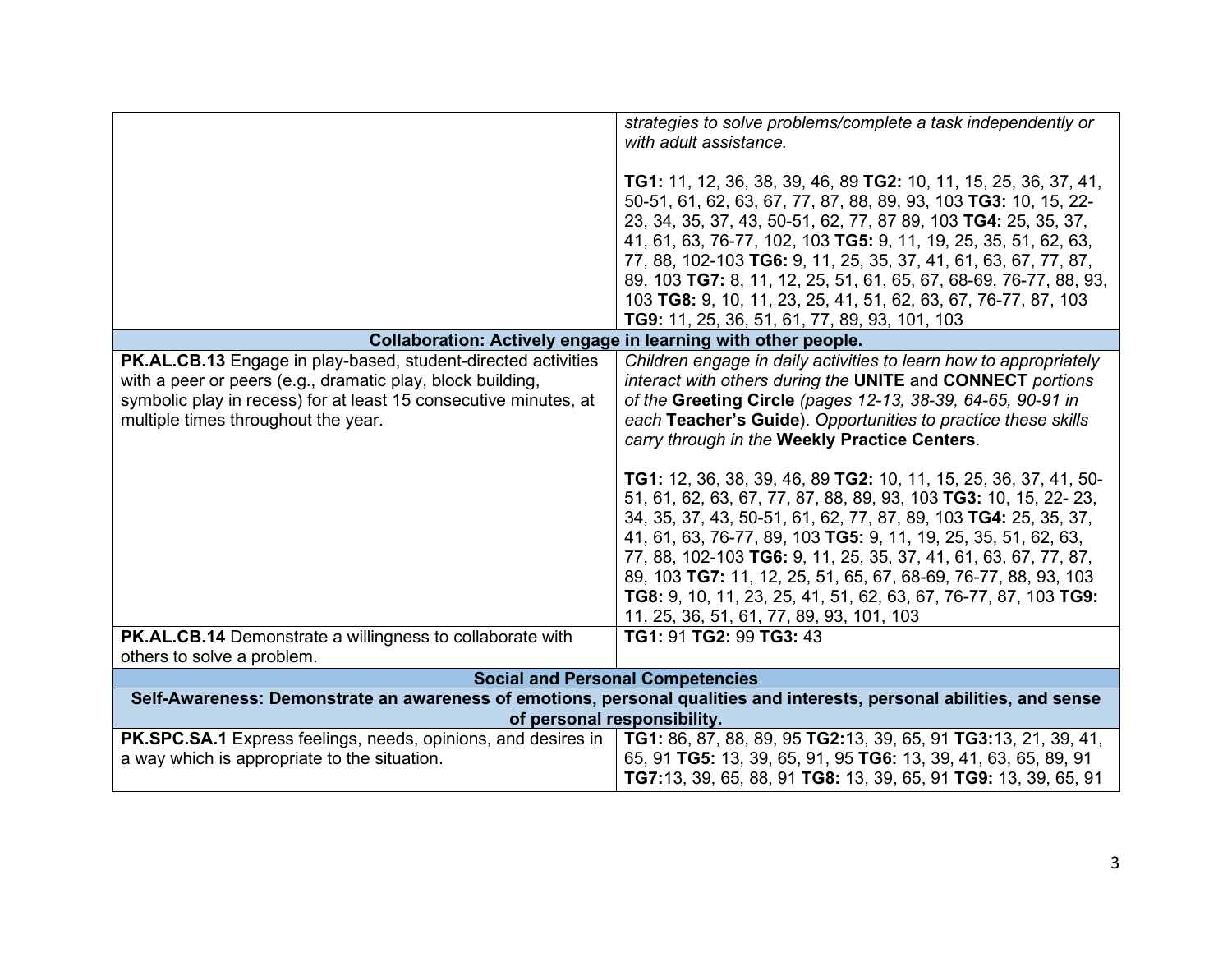| <b>PK.SPC.SA.2</b> Appropriately name types of emotions (e.g.,<br>happy, sad, frustrated) and associate them with different facial<br>expressions, words, and behaviors. | Conscious Discipline® strategies (Unite, Calm, Connect and<br>Commit) taught during the Greeting Circle each day<br>encourage children to recognize and name emotions as well as<br>manage and exhibit behavioral control.<br>TG1: 86, 87, 88, 89, 95 TG2: 13, 39, 65, 91 TG3: 13, 21, 39,<br>65, 91 TG4: 91 TG5: 13, 39, 65, 91 TG6: 13, 39, 65, 91 TG7:<br>13, 39, 65, 91 TG8: 13, 39, 65, 91 TG9: 13, 39, 65, 91, 95           |
|--------------------------------------------------------------------------------------------------------------------------------------------------------------------------|-----------------------------------------------------------------------------------------------------------------------------------------------------------------------------------------------------------------------------------------------------------------------------------------------------------------------------------------------------------------------------------------------------------------------------------|
| PK.SPC.SA.3 Describe self using several different identifying<br>characteristics and/or unique qualities (e.g., abilities, interests,<br>gender, culture).               | TG1: 44 TG2: 48, 89, 102-103 TG3: 62 TG4: 35, 61 TG5: 90<br>TG6: 97 TG8: 70-71 TG9: 10, 89, 90, 93, 100-101                                                                                                                                                                                                                                                                                                                       |
| PK.SPC.SA.4 Develop a basic awareness of self as an<br>individual, self within the context of family, and self within the<br>context of community.                       | TG1: 12, 64 TG2: 65 TG3: 13, 41 TG5: 95 TG8: 71                                                                                                                                                                                                                                                                                                                                                                                   |
| PK.SPC.SA.5 Display sense of accomplishment, contentment,<br>and acknowledgement when completing a task or solving a<br>problem.                                         | TG1: 9, 14, 16, 18, 40, 68, 70, 92, 94, 102 TG2: 9, 11, 21, 24,<br>35, 37, 44, 47, 62, 62, 76, 94 TG3: 9, 10, 16, 35, 36, 45, 68, 71,<br>88, 97 TG4: 8, 16, 19, 44, 45, 71, 97 TG5: 17, 24, 40, 44, 50,<br>76, 97, 99, 101 TG6: 15, 17, 24, 40, 46, 60, 66, 76, 92, 96 TG7:<br>8, 23, 24, 44, 45, 71, 76, 86, 97, 102 TG8: 18, 19, 42, 44, 45,<br>46, 66, 70, 72, 76, 92, 96, 98 TG9: 18, 19, 20, 44, 45,46, 66,70,<br>71, 94, 97 |
| PK.SPC.SA.6 Seek and accept guidance from primary<br>caregivers, teachers, and other familiar adults.                                                                    | Every page of instruction (for whole-class, small-group or<br><b>Weekly Practice Centers) provides teachers and students</b><br>opportunities to develop positive relationships through strong<br>teacher/child interactions.<br>TG1: 39 TG2: 38 TG3: 21 TG4: 47 TG8: 42                                                                                                                                                          |
| PK.SPC.SA.7 Demonstrate an understanding of rules through<br>actions and conversations.                                                                                  | TG1: 13, 39, 65, 104 TG2: 13, 39, 65, 91TG3: 13, 39, 65, 91                                                                                                                                                                                                                                                                                                                                                                       |
| PK.SPC.SA.8 Use materials purposefully, safely, and<br>respectfully as set by group rules.                                                                               | TG4: 13, 39, 65, 91 TG5: 13, 39, 65, 91 TG6: 13, 39, 65, 91<br>TG7: 13, 39, 65, 91 TG8: 8, 13, 39, 65, 91 TG9: 13, 39, 65, 91                                                                                                                                                                                                                                                                                                     |
|                                                                                                                                                                          | Self-Management: Understand and use strategies for managing emotions and behaviors constructively.                                                                                                                                                                                                                                                                                                                                |
| PK.SPC.SM.1 Express feelings, needs, opinions, and desires<br>and begin to identify causal relationships.                                                                | TG1: 86, 87, 88, 89, 95 TG2: 13, 39, 65, 91 TG3: 13, 21, 39,<br>65, 91 TG4: 91 TG5: 13, 39, 65, 91 TG6: 13, 39, 65, 91 TG7:<br>13, 39, 65, 91 TG8: 13, 39, 65, 91 TG9: 13, 39, 65, 91, 95                                                                                                                                                                                                                                         |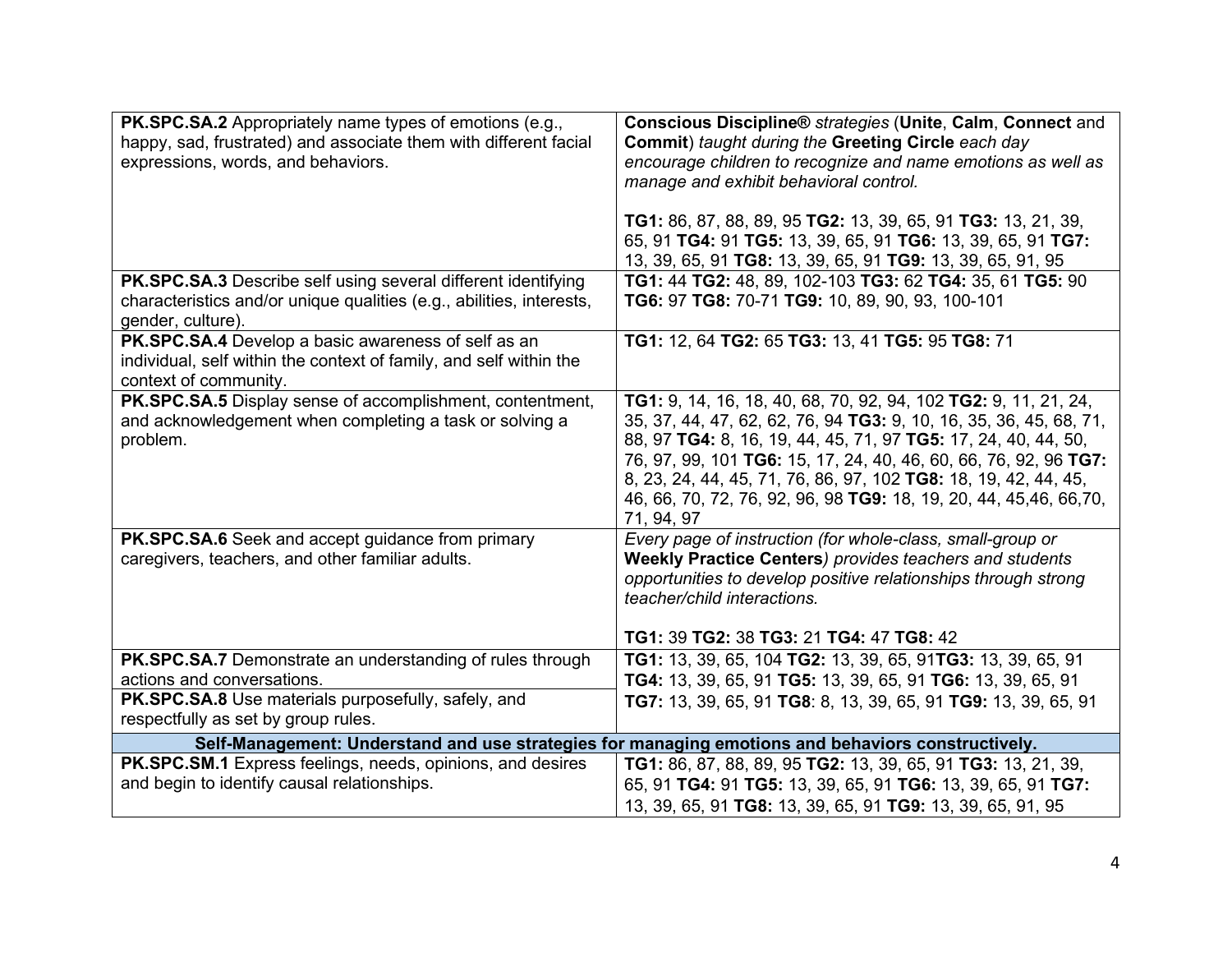| PK.SPC.SM.2 Demonstrate ability to modify behavior in                                | TG1: 38, 64, 90 TG2: 12, 13, 38, 39, 64, 65, 90, 91 TG3: 12,                                                                                              |
|--------------------------------------------------------------------------------------|-----------------------------------------------------------------------------------------------------------------------------------------------------------|
| different situations using multiple problem solving strategies                       | 13, 39, 64, 65, 91 TG4: 12, 13, 26, 39, 65, 91 TG5: 12, 13, 39,                                                                                           |
| (e.g., trade, take turns, share, wait) with or without adult                         | 65, 91 TG6: 12, 13, 38, 39, 65, 91 TG7: 13, 39, 64, 65, 91 TG8:                                                                                           |
| guidance and support.                                                                | 12, 13, 38, 39, 65, 91 TG9: 13, 39, 65, 91, 95                                                                                                            |
|                                                                                      | Social Awareness: Demonstrate awareness and consideration of other people's emotions, perspectives, and social cues.                                      |
| PK.SPC.SCA.1 Show empathy and caring for others.                                     | TG1: 91 TG2: 13, 39, 65, 91 TG3: 13, 34, 46, 65, 91 TG4: 39,                                                                                              |
|                                                                                      | 65, 91 TG5: 13, 39, 65, 91 TG6: 13, 39, 65, 91 TG7: 13, 39, 65,                                                                                           |
|                                                                                      | 91 TG8: 13, 39, 65, 91 TG9: 12, 13, 39, 65, 91                                                                                                            |
| PK.SPC.SCA.2 Demonstrate an understanding of how personal                            | Conscious Discipline® specifically guides children in being                                                                                               |
| choices impact others.                                                               | successful in their social and emotional endeavors throughout                                                                                             |
|                                                                                      | the day. The COMMIT portion of the Greeting Circle (pages                                                                                                 |
|                                                                                      | 13, 39, 65, 91 in each Teacher's Guide) focuses on                                                                                                        |
|                                                                                      | challenging children to commit to make wise and independent                                                                                               |
|                                                                                      | choices as a responsible member of the class, understanding                                                                                               |
|                                                                                      | rules to protect and the consequences of their choices.                                                                                                   |
|                                                                                      |                                                                                                                                                           |
|                                                                                      | TG1: 9, 50, 52 TG2: 9, 10, 36, 87, 88 TG3: 8 TG5: 24, 50, 76,                                                                                             |
|                                                                                      | 99, 101 TG6: 24, 73, 76 TG7: 9, 24, 76, 86, 102 TG8: 24, 63,                                                                                              |
|                                                                                      | 89 TG9: 24, 50, 102                                                                                                                                       |
| <b>PK.SPC.RS.1</b> Seek assistance and/or information when needed                    | Relationship Skills: Use positive communication skills to interact effectively with others.<br>Every page of instruction (for whole-class, small-group or |
| to complete a task.                                                                  | <b>Weekly Practice Centers</b> ) provides teachers and students                                                                                           |
|                                                                                      | opportunities to develop positive relationships through strong                                                                                            |
|                                                                                      | teacher/child interactions.                                                                                                                               |
|                                                                                      |                                                                                                                                                           |
|                                                                                      | TG1: 39 TG2: 38 TG3: 21 TG4: 47 TG8: 42                                                                                                                   |
| PK.SPC.RS.2 Interact and develop positive relationships with                         | Every page of instruction (for whole-class, small-group or                                                                                                |
| significant adults (e.g., primary caregivers, teachers, and other                    | <b>Weekly Practice Centers) provides teachers and students</b>                                                                                            |
| familiar adults).                                                                    | opportunities to develop positive relationships through strong                                                                                            |
|                                                                                      | teacher/child interactions.                                                                                                                               |
|                                                                                      |                                                                                                                                                           |
|                                                                                      | TG1: 39 TG2: 38 TG3: 21 TG4: 47 TG8: 42                                                                                                                   |
| PK.SPC.RS.3 Initiate play and interact positively with another<br>child or children. | Children engage in daily activities to learn how to appropriately<br>interact with others during the UNITE and CONNECT portions                           |
|                                                                                      |                                                                                                                                                           |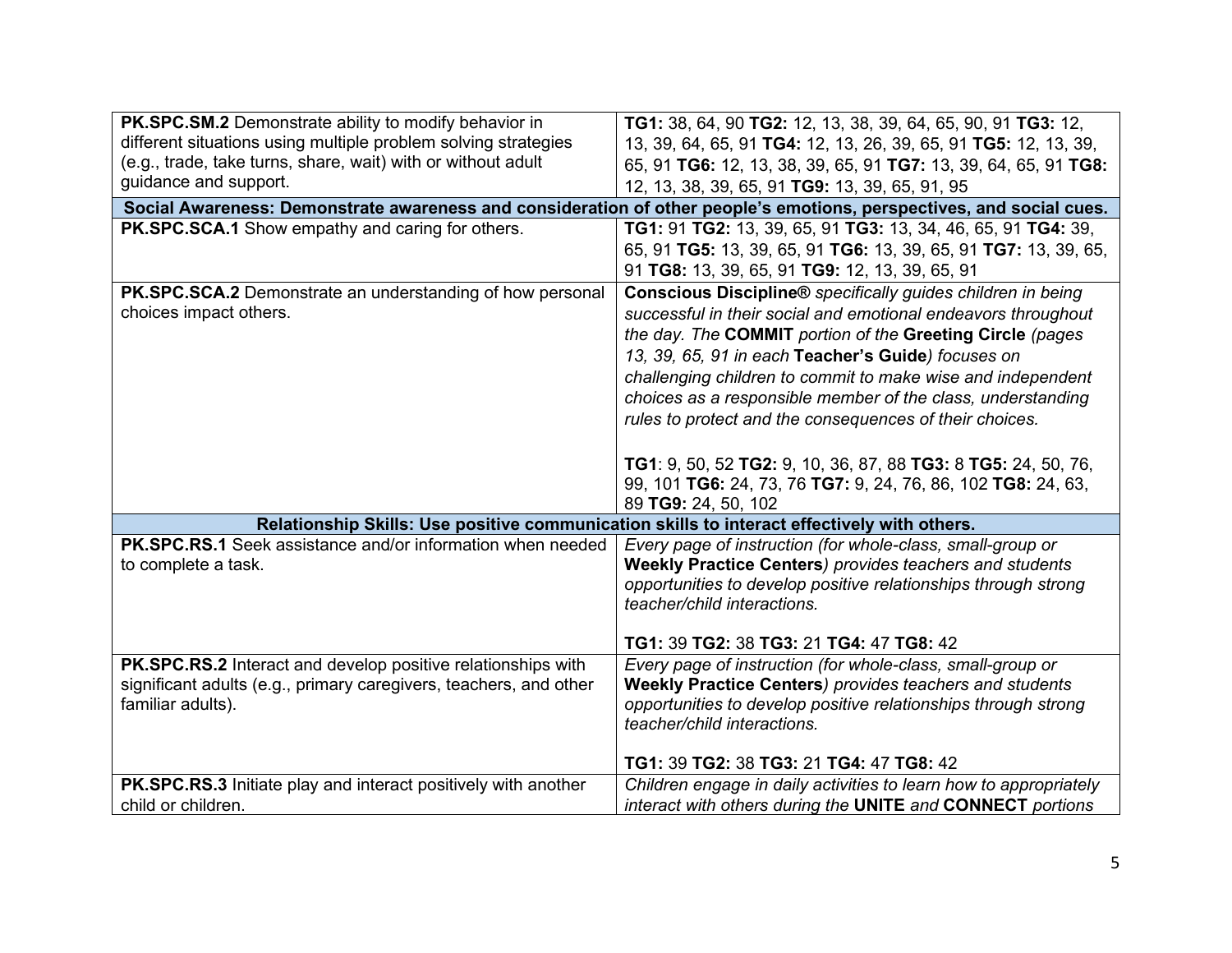|                                                                 | of the Greeting Circle (pages 12-13, 38-39, 64-65, 90-91 in                                                                  |
|-----------------------------------------------------------------|------------------------------------------------------------------------------------------------------------------------------|
|                                                                 | each Teacher's Guide).                                                                                                       |
|                                                                 |                                                                                                                              |
|                                                                 | TG1: 12, 36, 38, 39, 46, 89 TG2: 10, 11, 15, 25, 36, 37, 41, 50-                                                             |
|                                                                 | 51, 61, 62, 63, 67, 77, 87, 88, 89, 93, 103 TG3: 10, 15, 22- 23,                                                             |
|                                                                 | 34, 35, 37, 43, 50-51, 61, 62, 77, 87, 89, 103 TG4: 25, 35, 37,                                                              |
|                                                                 | 41, 61, 63, 76-77, 89, 103 TG5: 9, 11, 19, 25, 35, 51, 62, 63,                                                               |
|                                                                 |                                                                                                                              |
|                                                                 | 77, 88, 102-103 TG6: 9, 11, 25, 35, 37, 41, 61, 63, 67, 77, 87,                                                              |
|                                                                 | 89, 103 TG7: 11, 12, 25, 51, 65, 67, 68-69, 76-77, 88, 93, 103                                                               |
|                                                                 | TG8: 9, 10, 11, 23, 25, 41, 51, 62, 63, 67, 76-77, 87, 103 TG9:                                                              |
|                                                                 | 11, 25, 36, 51, 61, 77, 89, 93, 101, 103                                                                                     |
| PK.SPC.RS.4 Develop friendship skills (e.g., help, share, take  | Theme 2, My Family and Friends, focuses on developing                                                                        |
| turns, give compliments) with increasing ease and comfort to    | friendships with other children.                                                                                             |
| sustain interaction by cooperating, helping, and suggesting new |                                                                                                                              |
| ideas for play.                                                 | TG1: 11, 12, 36, 38, 46, 89 TG2: 10, 11, 15, 25, 36, 37, 41, 50-                                                             |
|                                                                 | 51, 61, 62, 63, 67, 77, 87, 88, 89, 93, 103 TG3:10, 15, 22-23,                                                               |
|                                                                 | 34, 35, 37, 43, 50-51, 62, 77, 87, 89, 103 TG4: 25, 35, 37,41,                                                               |
|                                                                 | 61, 63, 76-77, 102, 103 TG5: 9, 11, 19, 25, 35, 51, 62, 63, 77,                                                              |
|                                                                 | 88, 102-103 TG6: 9, 11, 25, 35, 37, 41, 61, 63, 67, 77, 87, 89,                                                              |
|                                                                 | 103 TG7: 8, 11, 12, 25, 51, 61, 65, 67, 68-69, 76-77, 88, 93,                                                                |
|                                                                 | 103 TG8: 9, 10, 11, 23, 25, 41, 51, 62, 63, 67, 76-77, 87, 103                                                               |
|                                                                 | TG9: 11, 25, 36, 51, 61, 77, 89, 93, 101, 103                                                                                |
|                                                                 | <b>English Language Arts</b>                                                                                                 |
|                                                                 | Reading Standards Key Ideas and Details - Standard #1 R.KID.1                                                                |
|                                                                 | Read closely to determine what a text says explicitly and to make logical inferences from it; cite specific textual evidence |
|                                                                 | when writing or speaking to support conclusions drawn from the text.                                                         |
| PK.RI.KID.1 With modeling, prompting, and support, ask and      | TG2: 20, 24-25, 47, 98 TG3: 8, 10, 20, 46, 47, 60, 98 TG4: 22-                                                               |
| answer questions about informational text read aloud.           | 23, 46, 48-49, 72, 74-75, 98 TG5: 11, 22-23, 46, 63, 72, 73, 74-                                                             |
|                                                                 | 75, 98 TG6: 11, 20, 46, 63, 72, 74-75, 89, 100-101 TG7: 34, 50-                                                              |
|                                                                 | 52, 72-73, 74-75, 87, 98, 100-101 TG8: 46, 72, 98 TG9: 20, 22-                                                               |
|                                                                 | 23, 36, 60, 98                                                                                                               |
| PK.RL.KID.1 With modeling, prompting, and support, ask, and     | Daily Read-Aloud lessons engage children in dialogue for                                                                     |
| answer questions about a story read aloud.                      | asking and answering questions related to literature and                                                                     |
|                                                                 | informational text. Daily Math and STEAM lessons also provide                                                                |
|                                                                 | opportunities for children to react appropriately to information.                                                            |
|                                                                 |                                                                                                                              |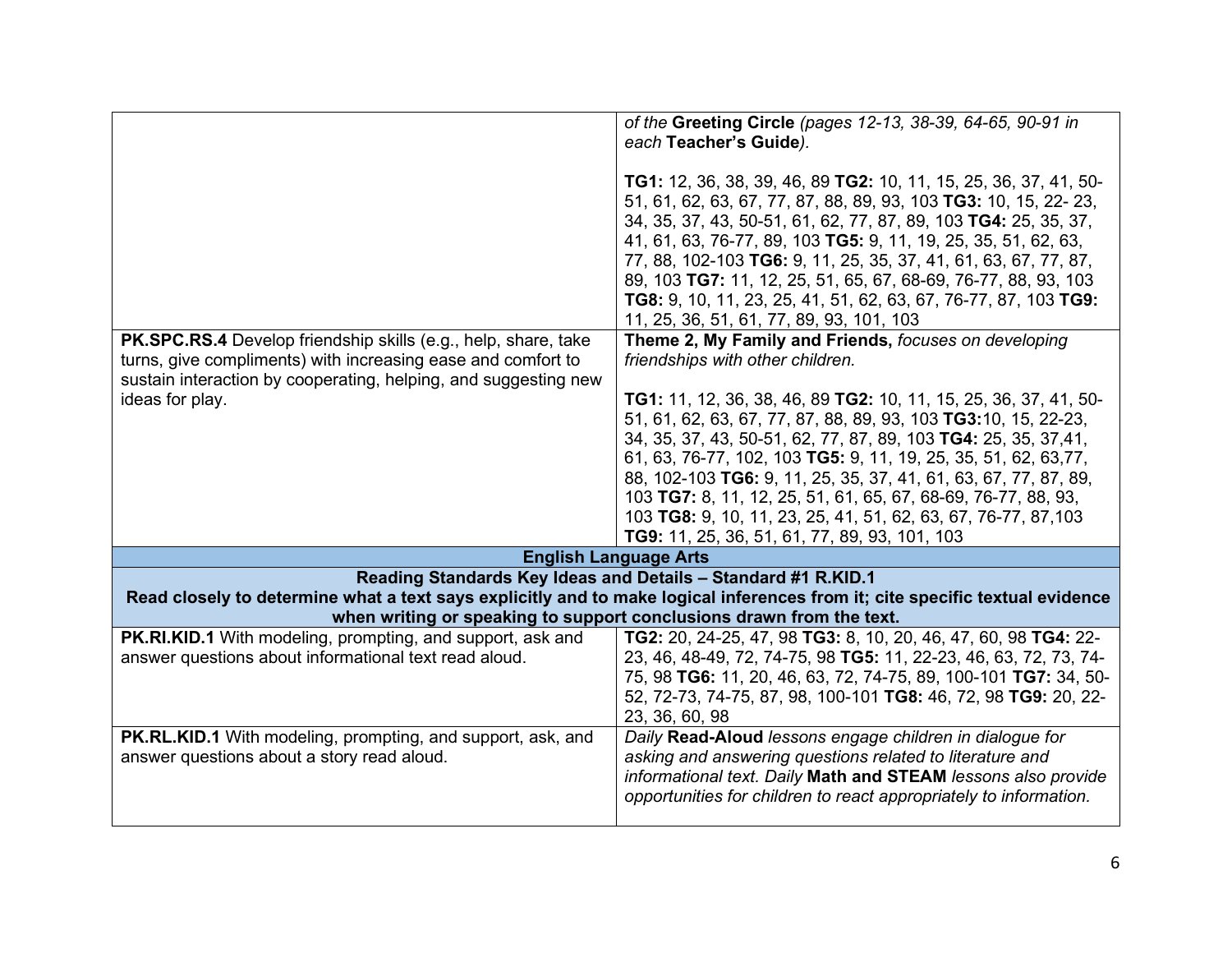|                                                                    | TG1: 42, 44, 45 TG2: 16, 17, 69 TG3: 16, 17, 43, 69 TG4: 18                                                            |
|--------------------------------------------------------------------|------------------------------------------------------------------------------------------------------------------------|
|                                                                    | TG5: 42 TG6: 42 TG7: 18 TG8: 16, 42, 43, 68, 69, 94, 95 TG9:                                                           |
|                                                                    | 16, 42, 68                                                                                                             |
|                                                                    | Reading Standards Key Ideas and Details - Standard #2 R.KID.2                                                          |
|                                                                    | Determine central ideas or themes of a text, analyze their development, and summarize the key supporting details and   |
|                                                                    | ideas.                                                                                                                 |
| PK.RI.KID.2 With prompting and support, orally identify a main     | TG1: 44, 45, 71, 97 TG2:16, 17, 21, 68, 69, 94, 95 TG3:16, 17,                                                         |
| topic and retell details of texts, discussions, and activities.    | 43, 69 TG4: 17, 42, 69, 95 TG5: 19, 43 TG6: 19, 43, 70 TG7:                                                            |
| PK.RL.KID.2 With prompting and support, orally retell familiar     | 17, 42, 43, 69, 95 TG8: 16, 17, 21                                                                                     |
| stories including details.                                         |                                                                                                                        |
|                                                                    | Reading Standards Key Ideas and Details - Standard #3 R.KID.3                                                          |
|                                                                    | Analyze how and why individuals, events, and ideas develop and interact over the course of a text.                     |
| PK.RI.KID.3 With prompting and support, orally identify the        | TG1: 16, 18, 20, 70 TG2: 21, 42, 44, 45, 70, 71, 96 TG3: 18,                                                           |
| connection between information in a text to personal experience    | 19, 42, 44, 63, 71, 94, 95, 96, 97 TG4: 17, 42, 43, 44, 68, 69,                                                        |
| or other text.                                                     | 71, 97 TG5: 17, 18, 19, 45, 68, 69, 70, 95 TG6: 17, 18, 19, 43,                                                        |
|                                                                    | 68, 69, 94, 95, 97 TG7: 45, 68 TG8: 16, 44, 71, 94                                                                     |
| <b>PK.RL.KID.3</b> With prompting and support, orally identify     | TG1: 18, 42, 44, 45, 68, 71, 96 TG2: 16, 17, 18, 42, 44, 45, 68,                                                       |
| characters, settings, and events from a familiar story.            | 69, 70, 71, 94, 96 TG3: 16, 17, 18, 42, 43, 44, 68, 69, 70, 94, 96                                                     |
|                                                                    | TG4: 16, 17, 18, 42, 44, 68, 71, 94, 96, 97 TG5: 17, 18, 42, 44,                                                       |
|                                                                    | 45, 68, 70, 71, 94, 96, 97 TG6: 16, 17, 18, 19, 42, 44, 68, 70,                                                        |
|                                                                    | 94, 96 TG7: 17, 18, 42, 43, 44, 45, 68, 69, 70, 94, 95, 96 TG8:                                                        |
|                                                                    | 16, 17, 18, 19, 21, 42, 43, 44, 45, 68, 69, 70, 71, 94, 95, 96, 97                                                     |
|                                                                    | TG9: 16, 13, 18, 19, 42, 45, 68, 70, 71, 95, 96, 97                                                                    |
|                                                                    | Reading Standards Craft and Structure - Standard #4 R.CS.4                                                             |
|                                                                    | Interpret words and phrases as they are used in a text, including technical, connotative, and figurative meanings, and |
|                                                                    | analyze how specific word choices shape meaning or tone.                                                               |
| PK.RI.CS.4 With prompting and support, answer questions            | Children will grow their vocabularies as they engage in                                                                |
| about the meaning of words and phrases in a text relevant to       | conversations with peers and adults in the daily Greeting                                                              |
| pre-K topic or subject area.                                       | Circle, Literacy lesson, Read-Alouds, and Math and STEAM                                                               |
| <b>PK.RL.CS.4</b> With prompting and support, respond to questions | Lessons. Frog Street Pre-K encourages children to ask                                                                  |
| about the meaning of unknown words in a story.                     | questions about the meaning of words and ask for clarification                                                         |
|                                                                    | when needed.                                                                                                           |
|                                                                    |                                                                                                                        |
|                                                                    | TG1: 17, 69, 94, 95 TG2: 19, 42, 72 TG3: 94 TG4: 42, 95 TG5:                                                           |
|                                                                    | 71 TG6: 18 TG8: 42 TG9: 19, 45, 70, 71, 98                                                                             |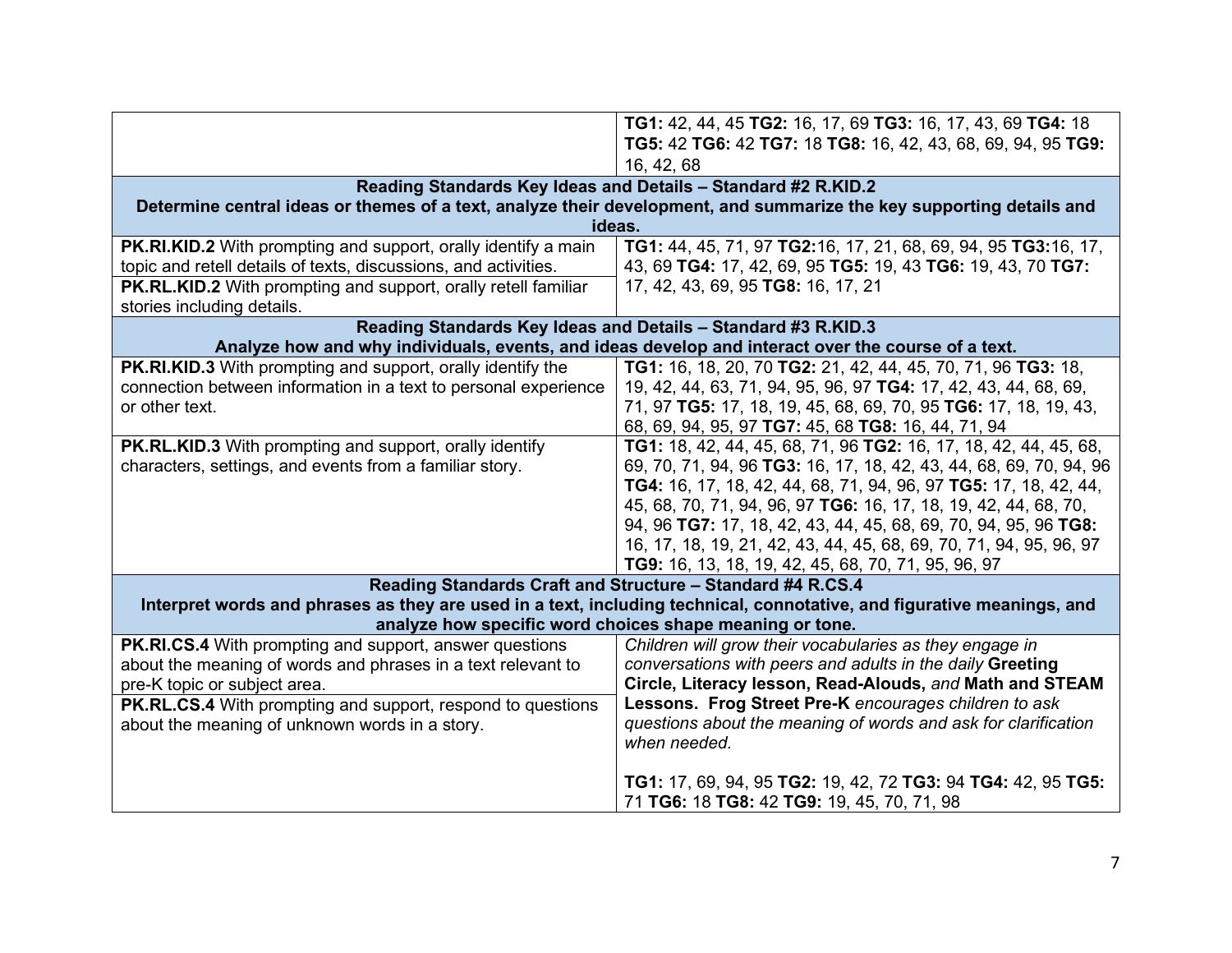| Reading Standards Craft and Structure - Standard #5 R.CS.5                                                                    |                                                                                                                           |  |
|-------------------------------------------------------------------------------------------------------------------------------|---------------------------------------------------------------------------------------------------------------------------|--|
| Analyze the structure of texts, including how specific sentences, paragraphs, and larger portions of a text (e.g., a section, |                                                                                                                           |  |
|                                                                                                                               | chapter, scene, or stanza) relate to each other and the whole.                                                            |  |
| PK.RI.CS.5 Recognize various text features.                                                                                   | Daily Read-Aloud lessons engage children in dialogue to                                                                   |  |
| <b>PK.RL.CS.5</b> Recognize common types of text.                                                                             | recognize types of text, both literature and information text,                                                            |  |
|                                                                                                                               | songs and rhymes. Daily Math and STEAM lessons also                                                                       |  |
|                                                                                                                               | provide opportunities for children to react appropriately to                                                              |  |
|                                                                                                                               | different types of text.                                                                                                  |  |
|                                                                                                                               | TG1: 69, 96 TG2: 44, 68, 94 TG3: 16, 17, 18, 70, 94 TG4: 16,                                                              |  |
|                                                                                                                               | 18, 42, 68, 70, 94, 95, 96 TG5: 16, 18, 19, 42, 44, 45, 68, 69, 94                                                        |  |
|                                                                                                                               | TG6: 16, 42, 44, 45, 70, 71, 95, 96 TG7: 17, 19, 42, 44, 68, 69,                                                          |  |
|                                                                                                                               | 97 TG8: 16, 18, 19, 44, 45, 68, 69, 70, 71, 94, 95, 96 TG9: 16,                                                           |  |
|                                                                                                                               | 18, 42, 68, 70, 94, 95                                                                                                    |  |
| Reading Standards Craft and Structure - Standard #6 R.CS.6                                                                    |                                                                                                                           |  |
| Assess how point of view or purpose shapes the content and style of a text.                                                   |                                                                                                                           |  |
| PK.RI.CS.6 With prompting and support, answer questions                                                                       | TG1: 18, 71 TG2: 19, 42, 43, 70 TG3: 18, 19, 95, 97 TG4: 19,                                                              |  |
| about who is presenting ideas or information in a text.                                                                       | 21, 43, 45, 69 TG5: 69, 71, 95 TG6: 19, 42, 69, 95, 96 TG7: 17,                                                           |  |
| <b>PK.RL.CS.6</b> With prompting and support, answer questions                                                                | 45 TG9: 16, 96                                                                                                            |  |
| about who is telling a story.                                                                                                 |                                                                                                                           |  |
|                                                                                                                               | Reading Standards Integration of Knowledge and Ideas - Standard #7 R.IKI.7                                                |  |
| Assess how point of view or purpose shapes the content and style of a text.                                                   |                                                                                                                           |  |
| <b>PK.RI.IKI.7</b> With prompting and support, orally describe the                                                            | TG1: 43, 96 TG2: 18, 19, 95, 96 TG3: 42 TG4: 68 TG5: 17, 71,                                                              |  |
| relationship between illustrations and the text in which they                                                                 | 94 TG6: 16, 19, 21, 69 TG7: 45 TG8: 96 TG9: 19, 46, 72                                                                    |  |
| appear.                                                                                                                       |                                                                                                                           |  |
| Reading Standards Integration of Knowledge and Ideas - Standard #8 R.IKI.8                                                    |                                                                                                                           |  |
|                                                                                                                               | Delineate and evaluate the argument and specific claims in a text, including the validity of the reasoning as well as the |  |
|                                                                                                                               | relevance and sufficiency of evidence.                                                                                    |  |
| <b>PK.RI.IKI.8</b> This standard begins in Kindergarten.                                                                      |                                                                                                                           |  |
| <b>PK.RL.IKI.8 Not applicable to literature.</b>                                                                              |                                                                                                                           |  |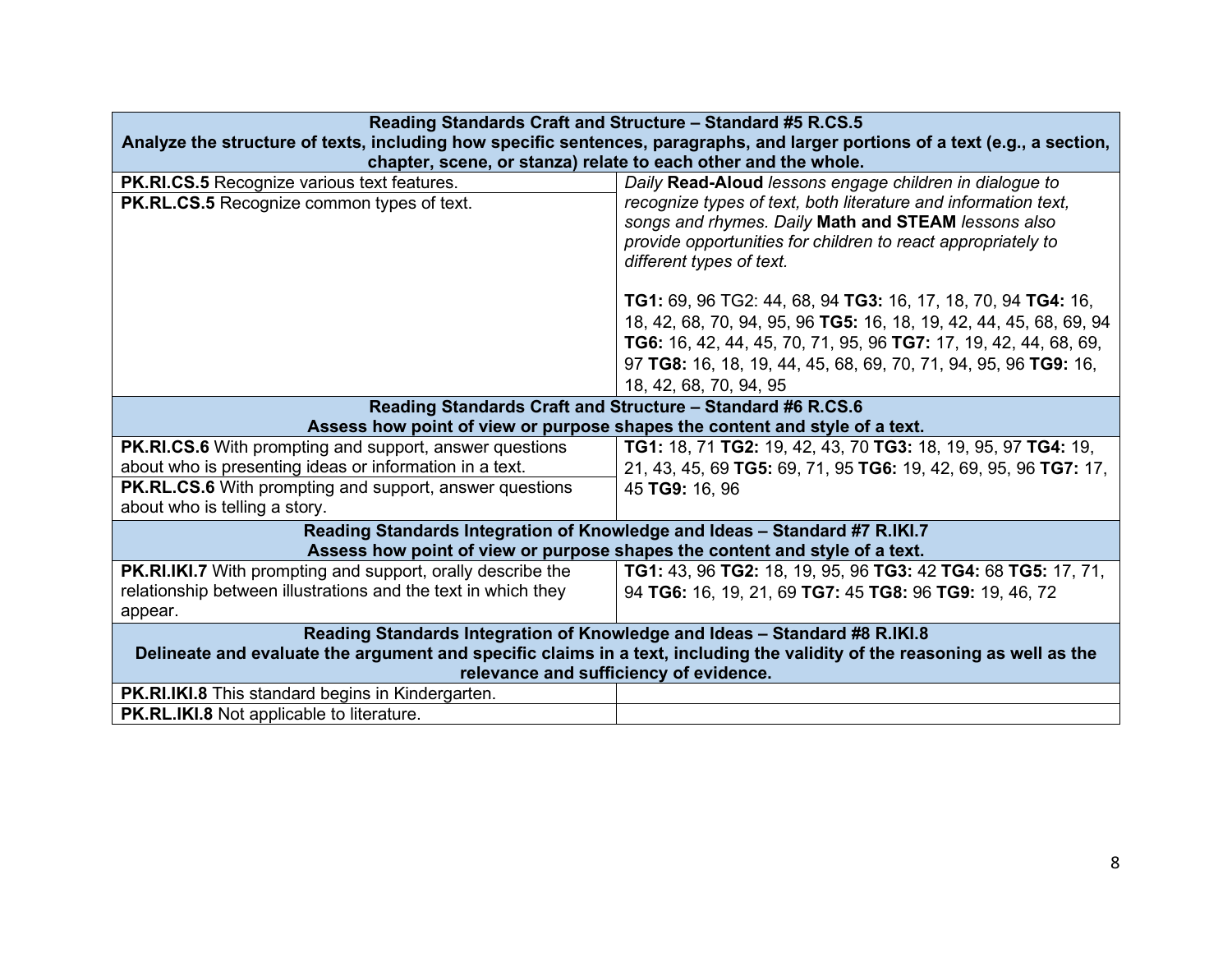|                                                                      | Reading Standards Integration of Knowledge and Ideas - Standard #9 R.IKI.9                                   |  |
|----------------------------------------------------------------------|--------------------------------------------------------------------------------------------------------------|--|
|                                                                      | Analyze how two or more texts address similar themes or topics in order to build knowledge or to compare the |  |
| approaches an author takes.                                          |                                                                                                              |  |
| <b>PK.RI.IKI.9</b> With prompting and support, orally identify basic | TG2: 68 TG4: 17 TG5: 18, 45 TG7: 19                                                                          |  |
| similarities and differences between two texts on the same           |                                                                                                              |  |
| topic.                                                               |                                                                                                              |  |
| <b>PK.RL.IKI.9</b> With prompting and support, orally compare and    | TG1: 17, 71 TG2: 19, 43, 96 TG3: 19, 42, 95 TG4: 42, 43, 44,                                                 |  |
| contrast the experiences of characters in a story to personal        | 45, 69, 97 TG5: 15, 19, 71 TG7: 45 TG8: 70                                                                   |  |
| experience or to the experiences of characters in another            |                                                                                                              |  |
| familiar story.                                                      |                                                                                                              |  |
|                                                                      | Reading Standards Range of Reading and Level of Text Complexity - Standard #10                               |  |
|                                                                      | Read and comprehend complex literary and informational texts independently and proficiently.                 |  |
| PK.RI.RRTC.10 Listen and respond to informational texts of           | Children actively engage in a variety of reading experiences                                                 |  |
| appropriate complexity for pre-K.                                    | daily during the Read-Alouds #1 & 2 routine (pages16-19, 42-                                                 |  |
| PK.RL.RRTC.10 Listen and respond to stories and poems of             | 45, 68-71 94-97 of each Teacher Guide).                                                                      |  |
| appropriate complexity for pre-K.                                    |                                                                                                              |  |
|                                                                      | TG2: 46, 89 TG3: 46, 89 TG4: 11, 14, 35, 61 TG6: 99 TG7: 73,                                                 |  |
|                                                                      | 99 TG9: 21, 99                                                                                               |  |
|                                                                      | Foundational Literacy Standards Print Concepts - Standard #1 FL.PC.1                                         |  |
|                                                                      | Demonstrate understanding of the organization and basic features of print.                                   |  |
| PK.FL.PC.1 Demonstrate understanding of the organization             | In Frog Street Pre-K children engage in activities that are age-                                             |  |
| and basic features of print.                                         |                                                                                                              |  |
|                                                                      | appropriate for print concepts and build a foundation for future                                             |  |
|                                                                      | reading success. The skills embedded in the Morning Message                                                  |  |
|                                                                      | provide an intentional sequence of instruction in phonological                                               |  |
|                                                                      | awareness, written expression, print awareness, and alphabet                                                 |  |
|                                                                      | knowledge-a powerful three-minute modeled writing where                                                      |  |
|                                                                      | print conventions/concepts are taught daily.                                                                 |  |
|                                                                      |                                                                                                              |  |
|                                                                      | TG1: 47, 73, 86, 94, 99 TG2: 8, 16, 34 TG3: 18, 34, 44, 70, 96                                               |  |
|                                                                      | TG4: 18, 44, 96 TG5: 16, 21, 44, 70, 95, 96 TG6: 16, 44, 70, 96                                              |  |
|                                                                      | TG7: 8, 16, 18, 44, 60, 70, 96 TG8: 8, 18, 44, 60, 70, 96 TG9:                                               |  |
|                                                                      | 8, 44, 70, 96                                                                                                |  |
| a. Handle books appropriately, right-side-up, turning pages one      | Daily Morning Message guides children to understand book                                                     |  |
| at a time, and front to back.                                        | handling skills in Step 2 - Concepts of Print. This modeling                                                 |  |
|                                                                      | begins in Theme 1, Week 3 and continues throughout the<br>curriculum.                                        |  |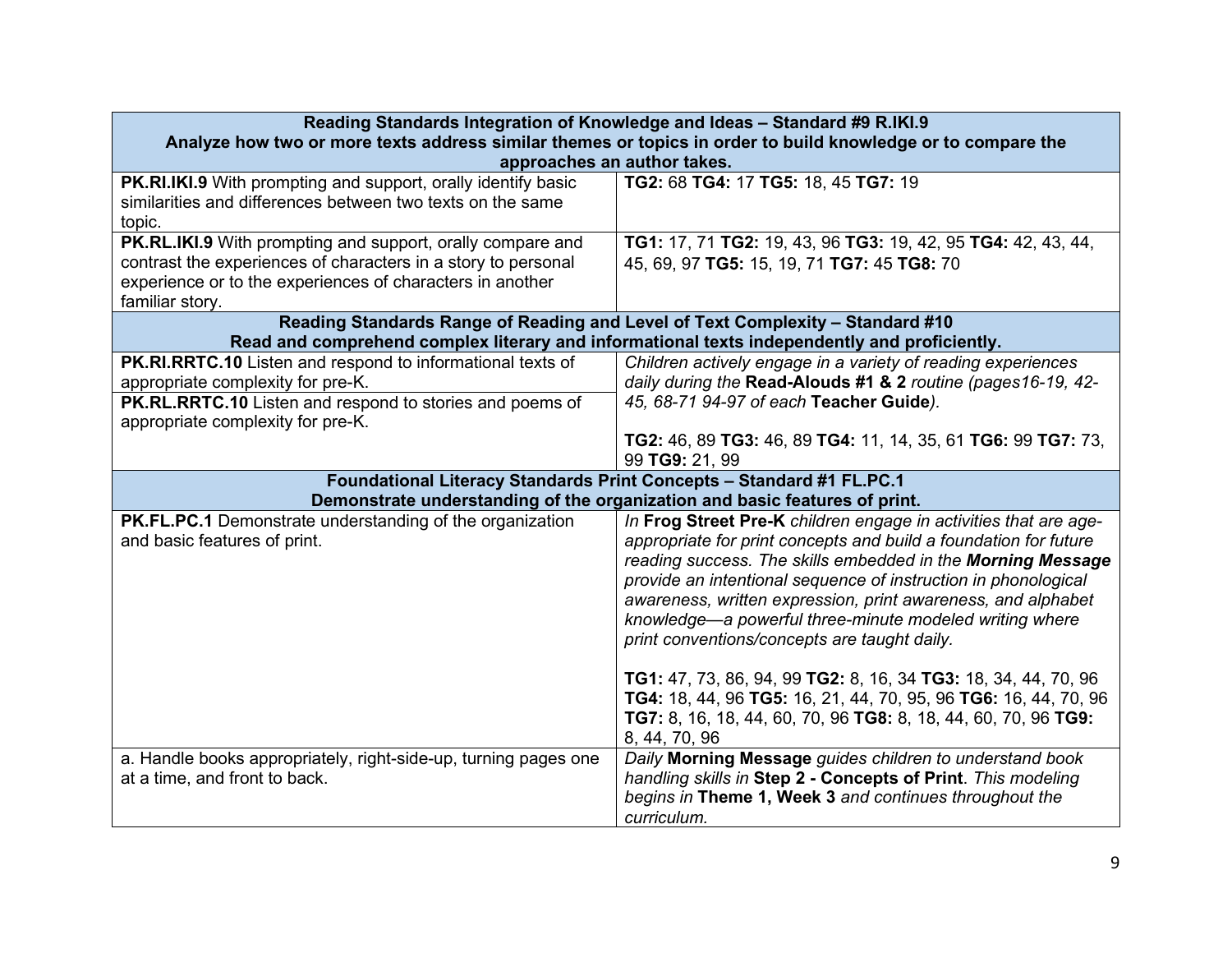|                                                                | TG1: 66, 92 TG2: 14, 40, 66, 92 TG3: 14, 40, 66, 92 TG4: 14,                  |
|----------------------------------------------------------------|-------------------------------------------------------------------------------|
|                                                                | 40, 66, 92 TG5: 14, 40, 66, 92 TG6: 14, 40, 66, 92 TG7: 14, 40,               |
|                                                                | 66, 92 TG8: 14, 40, 66, 92 TG9: 14, 40, 66, 92                                |
| b. Recognize that spoken words can be written and read.        | Daily Morning Message guides children to understand words                     |
| c. With guidance and support, understand that words are made   | are formed with letters in Step 2 - Concepts of Print. This                   |
| up of alphabet letters.                                        | modeling begins in Theme 1, Week 3 and continues throughout                   |
|                                                                | the curriculum.                                                               |
|                                                                | TG1: 66, 92 TG2: 14, 40, 66, 92 TG3: 14, 40, 66, 92 TG4: 14,                  |
|                                                                | 40, 66, 92 TG5: 14, 40, 66, 92 TG6: 14, 40, 66, 92 TG7: 14, 40,               |
|                                                                | 66, 92 TG8: 14, 40, 66, 92 TG9: 14, 40, 66, 92                                |
| d. Recognize familiar uppercase letters and some of the most   | Each alphabet knowledge skill is introduced daily in the                      |
| common lowercase letters.                                      | Morning Message and revisited throughout the week. ABC                        |
|                                                                | Center activities provide children with independent practice                  |
|                                                                | letter skills.                                                                |
|                                                                | <b>TG1:</b> 14, 21, 47, 61, 66, 73, 92, 99 <b>TG2:</b> 9, 14, 21, 35, 40, 47, |
|                                                                | 66, 73, 99 TG3: 14, 21, 40, 47, 66, 73, 92, 99 TG4: 8, 14, 21,                |
|                                                                | 40, 47, 66, 73, 92, 99 TG5: 14, 21, 40, 47, 60, 66, 92 TG6: 14,               |
|                                                                | 21, 40, 47, 66, 73, 92, 99 TG7: 14, 20, 21, 40, 47, 66, 73, 86,               |
|                                                                | 92, 99 TG8: 8, 14, 21, 40, 47, 66, 73, 92, 99 TG9: 8, 14, 21, 40,             |
|                                                                | 47, 66, 73, 86, 92                                                            |
| e. Distinguish between pictures and words.                     | TG1: 9, 21, 40, 43, 61, 87 TG2: 8, 21, 34, 40 TG3: 14, 40, 66,                |
|                                                                | 73, 92 TG5: 14 TG6: 14, 34, 40, 98 TG7: 20, 40, 47, 86 TG8:                   |
|                                                                | 21 TG9: 66, 99                                                                |
|                                                                | Foundational Literacy Standards Phonological Awareness - Standard #2 FL.PA.2  |
|                                                                | Demonstrate understanding of spoken words, syllables, and sounds (phonemes).  |
| PK.FL.PA.2 Demonstrate increasing understanding of spoken      | TG3: 14, 35, 40, 46, 66, 72, 89, 92, 98 TG7: 40, 46, 66, 72, 92,              |
| words, syllables, and sounds (phonemes) through oral language  | 98 TG8: 40, 46, 66, 72 TG9: 66, 72                                            |
| and with guidance and support.                                 |                                                                               |
| a. Recognize and discriminate between rhyming words in         | TG3: 95 TG4: 14, 20, 40, 46, 66, 72, 92, 98 TG5: 98 TG6:17,                   |
| spoken language.                                               | 43, 72 TG8: 71, 92 TG9: 14, 20, 97                                            |
| b. Begin to pronounce and identify syllables in familiar words | TG3: 14, 35, 40, 46, 66, 72, 89, 92, 98 TG8: 40, 46, 66, 72                   |
| and words in a sentence.                                       |                                                                               |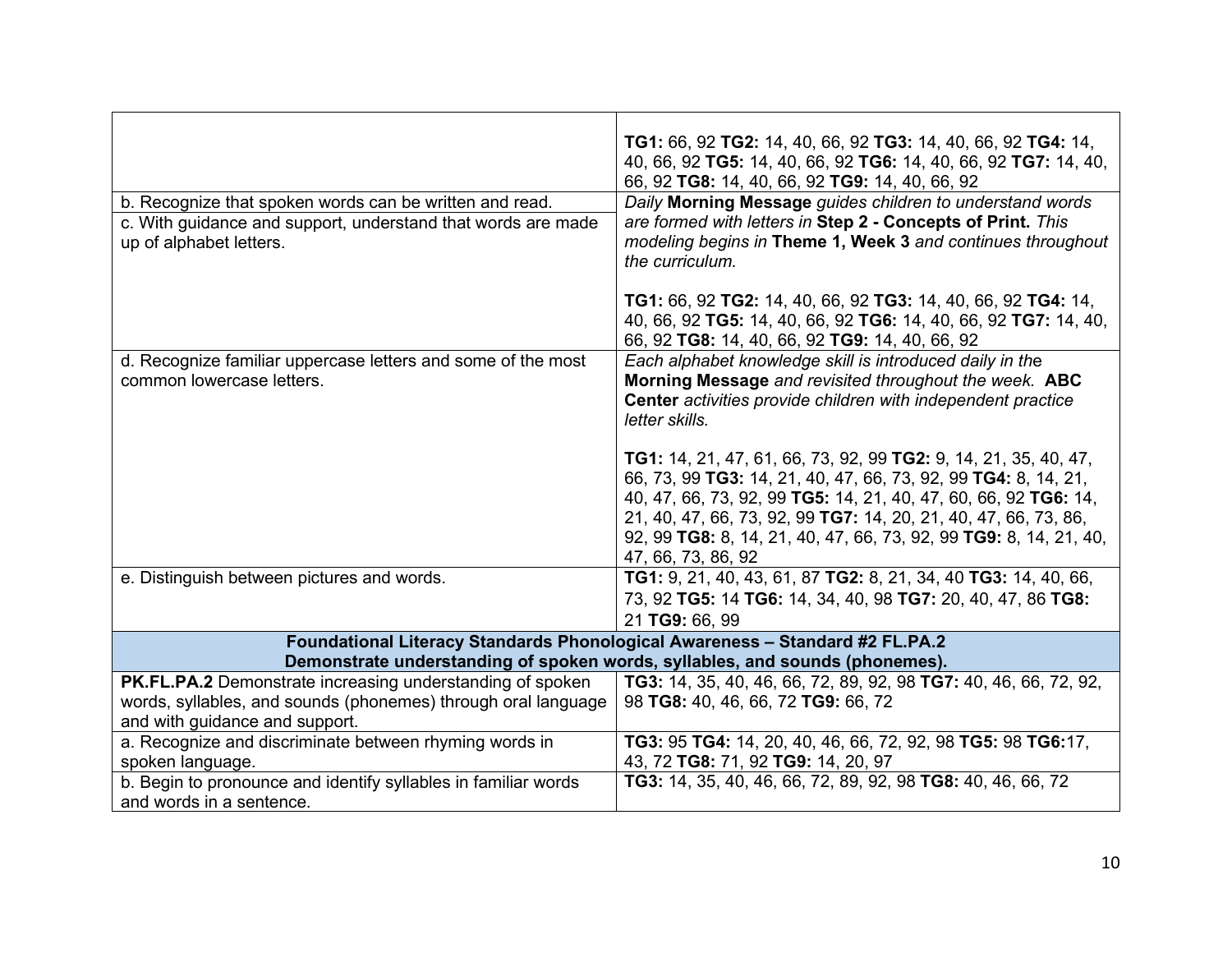| c. Begin to blend and segment onsets and rhymes of single-<br>syllable spoken words.                                                                                                                                                                                                 | TG6: 14, 20, 40, 46, 66, 92, 98 TG7: 14, 20 TG9: 40, 46                                                                                                                                                                                                                                                                                                            |  |
|--------------------------------------------------------------------------------------------------------------------------------------------------------------------------------------------------------------------------------------------------------------------------------------|--------------------------------------------------------------------------------------------------------------------------------------------------------------------------------------------------------------------------------------------------------------------------------------------------------------------------------------------------------------------|--|
| d. Begin to isolate and pronounce the initial, final, and/or medial<br>vowel sounds (phonemes) in two- and three-phoneme (VC or<br>CVC) words, excluding CVC words ending with /l/, /r/, or /x/.<br>e. Identify whether or not two words begin or end with the same<br>sound.        | TG4: 40 TG5: 73, 92, 99 TG7: 21 TG8: 14, 21, 40, 47, 66, 73,<br>92, 99 TG9: 8, 14, 21, 47, 73, 86                                                                                                                                                                                                                                                                  |  |
|                                                                                                                                                                                                                                                                                      | Foundational Literacy Standards Phonics and Word Recognition - Standard #3 FL.PWR.3<br>Know and apply grade-level phonics and word analysis skills when decoding isolated words and in connected text.                                                                                                                                                             |  |
| PK.FL.PWR.3 Know and apply grade-level phonics and word<br>analysis skills when decoding isolated words and in connected<br>text.<br>a. Begin to demonstrate knowledge of one-to-one letter sound<br>correspondence by producing the most frequent sound for<br>familiar consonants. | In Frog Street Pre-K, children begin to explore and produce<br>sounds associated with letters and the beginning of words<br>which sets the foundation for further age-appropriate phonics<br>and word analysis skill activities.<br>TG4: 40 TG5: 73, 92, 99 TG7: 21 TG8: 14, 21, 40, 47, 66, 73,                                                                   |  |
| b. Recognize high-frequency words by sight, including own<br>name and other familiar words in the environment.<br>c. Begin to decode regularly spelled CVC words.                                                                                                                    | 92, 99 TG9: 8, 14, 21, 47, 73, 86<br>TG1: 47 TG2: 15, 67 TG3: 15 TG5: 47, 73, 99 TG7: 99 TG8:<br>47, 99 TG9: 21, 47, 99                                                                                                                                                                                                                                            |  |
|                                                                                                                                                                                                                                                                                      | Foundational Literacy Standards Word Composition - Standard #4 FL.WC.4                                                                                                                                                                                                                                                                                             |  |
| Know and apply grade-level phonics and word analysis skills when encoding words; write legibly.                                                                                                                                                                                      |                                                                                                                                                                                                                                                                                                                                                                    |  |
| PK.FL.WC.4 Know and apply grade-level phonics and word<br>analysis skills when encoding words.                                                                                                                                                                                       | TG7: 40, 46, 66, 72, 92, 98 TG9: 66, 72                                                                                                                                                                                                                                                                                                                            |  |
| a. Begin to recognize the difference between upper and<br>lowercase letters.                                                                                                                                                                                                         | TG1: 14, 21, 47, 61, 66, 73, 92, 99 TG2: 9, 14, 21, 35, 40, 47,<br>66, 73, 99 TG3: 14, 21, 40, 47, 66, 73, 92, 99 TG4: 8, 14, 21,<br>40, 47, 66, 73, 92, 99 TG5: 14, 21, 40, 47, 60, 66, 92 TG6: 14,<br>21, 40, 47, 66, 73, 92, 99 TG7: 14, 20, 21, 40, 47, 66, 73, 86,<br>92, 99 TG8: 8, 14, 21, 40, 47, 66, 73, 92, 99 TG9: 8, 14, 21, 40,<br>47, 66, 73, 86, 92 |  |
| b. Begin to print the distinctive features of letter forms (circle,<br>line, diagonal, crossed lines, etc.).                                                                                                                                                                         | TG2: 47, 86, 99 TG3: 60, 73, 99 TG4: 21, 34, 47, 86, 99 TG5:<br>8, 21, 60, 86, 99 TG6: 8, 21, 34, 60, 73, 99 TG7: 8, 34, 47, 60,<br>73 TG8: 47, 60, 73, 86, 99 TG9: 21, 34, 47, 60, 73, 86, 99                                                                                                                                                                     |  |
| Foundational Literacy Standards Fluency - Standard #5 FL.F.5<br>Read with sufficient accuracy and fluency to support comprehension.                                                                                                                                                  |                                                                                                                                                                                                                                                                                                                                                                    |  |
| <b>PK.F.5</b> Interact with text to support comprehension.                                                                                                                                                                                                                           |                                                                                                                                                                                                                                                                                                                                                                    |  |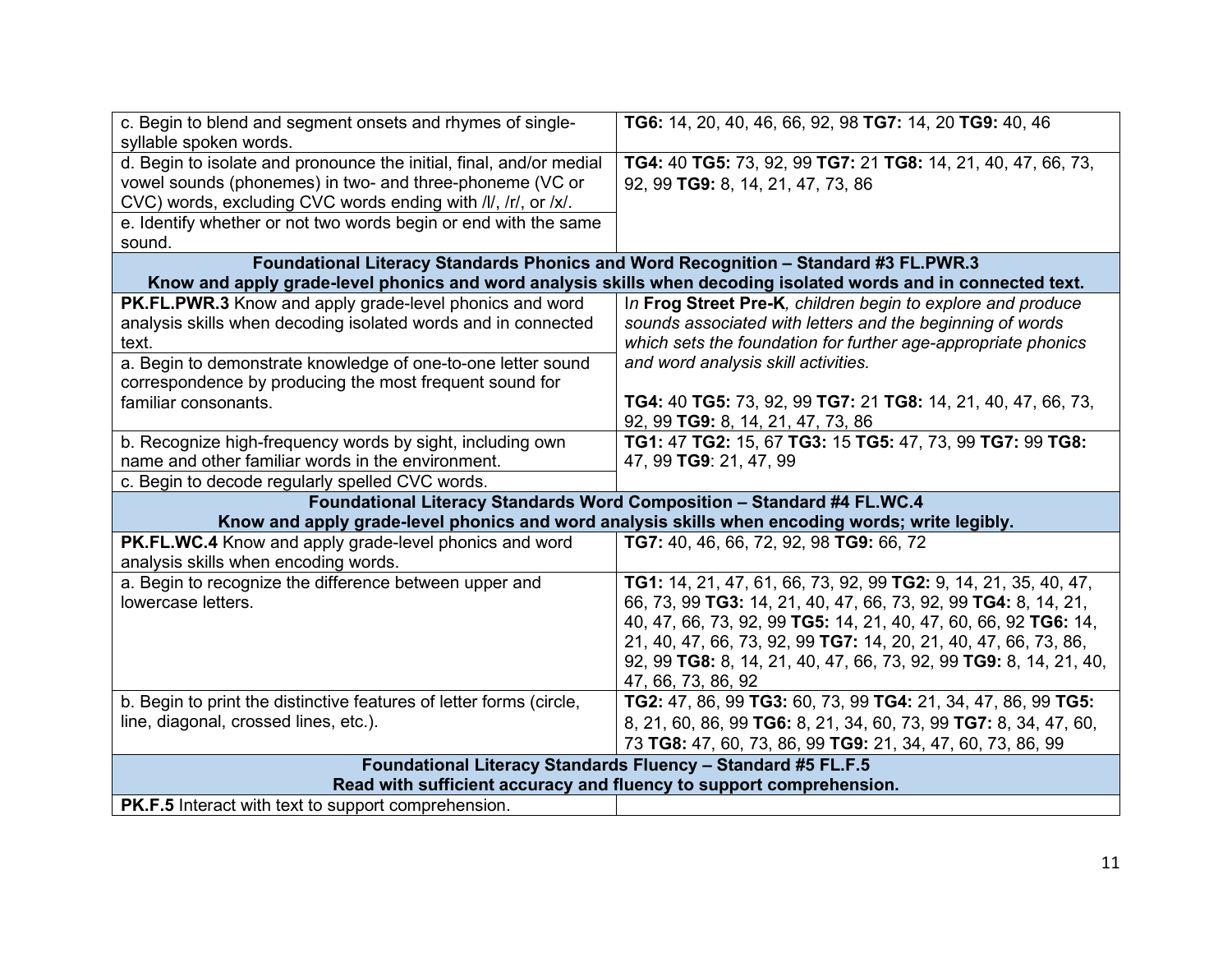| a. Use illustrations to retell story events in familiar picture<br>books.                                                                                                                                                                                 | TG1: 43, 96 TG2:18, 19, 95, 96 TG3: 42 TG4: 68 TG5: 17, 71,<br>94 TG6: 16, 19, 21, 69 TG7: 45 TG8: 96 TG9: 19, 46, 72                                                                                                                                                                                        |
|-----------------------------------------------------------------------------------------------------------------------------------------------------------------------------------------------------------------------------------------------------------|--------------------------------------------------------------------------------------------------------------------------------------------------------------------------------------------------------------------------------------------------------------------------------------------------------------|
| Foundational Literacy Standards Sentence Composition - Standard #6 FL.SC.6<br>Demonstrate command of the conventions of standard English grammar and usage when speaking and conventions of                                                               |                                                                                                                                                                                                                                                                                                              |
|                                                                                                                                                                                                                                                           | standard English grammar and usage, including capitalization and punctuation, when writing.                                                                                                                                                                                                                  |
| PK.SC.6 Demonstrate command of the conventions of standard<br>English grammar and usage when speaking, and conventions of<br>standard English grammar and usage, including capitalization<br>and punctuation, when writing with adult modeling, guidance, | The daily Morning Message engages students in standard<br>English grammar and usage and provides models for speaking<br>and writing.                                                                                                                                                                         |
| and support.                                                                                                                                                                                                                                              | TG1: 21, 34, 47, 60, 99 TG2: 8, 21, 34, 47, 99 TG3: 21, 34, 47<br>TG4: 21, 47, 73, 99 TG5: 47, 60, 86, 95, 99 TG6: 47, 60, 86, 99<br>TG7: 21, 34, 47, 73 TG8: 21, 35, 47, 73, 99 TG9: 21, 47, 73                                                                                                             |
| a. With modeling or verbal prompts, orally produce complete<br>sentences.                                                                                                                                                                                 | TG1: 21, 46, 71, 75, 97 TG2: 21, 47, 98, 99 TG3: 20, 46, 72,<br>73, 99 TG4: 20, 46, 68 TG5: 20, 46, 47 TG6: 19, 42, 43, 45, 94                                                                                                                                                                               |
| b. Follow one-to-one correspondence between voice and print<br>when writing a sentence or sentence fragment, or when<br>rereading a dictated sentence.                                                                                                    |                                                                                                                                                                                                                                                                                                              |
| c. Use frequently occurring nouns and verbs when speaking<br>and in shared language activities.                                                                                                                                                           | TG1: 24, 46 TG2: 20, 47, 73, 98, 99 TG3: 20, 21, 46, 47, 60,<br>72, 98 TG4: 20, 22-23, 46, 48-49, 72, 74-75, 98 TG5: 11, 20,                                                                                                                                                                                 |
| d. Form regular plural nouns when speaking and in shared<br>language activities.                                                                                                                                                                          | 22-23, 46, 47, 72, 73, 98-99 TG6: 8, 11, 20, 46, 60, 63, 72, 89,<br>98, 99 TG7: 8, 15, 20, 22-23, 34, 46, 48-49, 72-73, 98, 100-101<br>TG8: 9, 11, 2-, 35, 36, 46, 72, 99 TG9: 20, 46-47, 60, 98-99                                                                                                          |
| e. Understand and use question words (interrogatives) when<br>speaking and in shared language activities.                                                                                                                                                 | TG2: 20, 24-25, 47, 98 TG3: 8, 10, 20, 46, 47, 60, 98 TG4: 22-<br>23, 46, 48-49, 72, 74-75, 98 TG5: 11, 22-23, 46, 63, 72, 73, 74-<br>75, 98 TG6: 11, 20, 46, 63, 72, 74-75, 89, 100-101 TG7: 34, 50-<br>52, 72-73, 74-75, 87, 98, 100-101 TG8: 46, 72, 98 TG9: 20, 22-<br>23, 36, 60, 98                    |
| f. With prompting and support, use the most frequently<br>occurring prepositions when speaking and in shared language<br>activities.                                                                                                                      | TG1: 36, 48 TG2: 23, 37, 50-51, 96-97 TG3: 10, 22-23, 47<br>TG4: 22-23, 48-49, 72, 74-75 TG5: 16-17, 18-19, 22-23, 42-43,<br>44-45, 72, 74-75, 96-97 TG6: 11, 16-17, 18-19, 20, 42-43, 44-<br>45, 46, 48-49, 62, 68-69, 70-71, 74-75 TG7: 15, 50-51, 70-71<br>TG8: 68-69 TG9: 42-43, 44-45, 60, 70-71, 94-95 |
| g. With prompting and support, produce and expand complete<br>sentences in shared language activities.                                                                                                                                                    | TG1: 21, 46, 71, 75, 97 TG2: 21, 47, 98, 99 TG3: 20, 46, 72,<br>73, 99 TG4: 20, 46, 68 TG5: 20, 46, 47 TG6: 19, 42, 43, 45, 94                                                                                                                                                                               |
| h. Begin to recognize that a name begins with a capital letter.                                                                                                                                                                                           | The daily Morning Message lessons encourage children to<br>identify punctuation and letter case.                                                                                                                                                                                                             |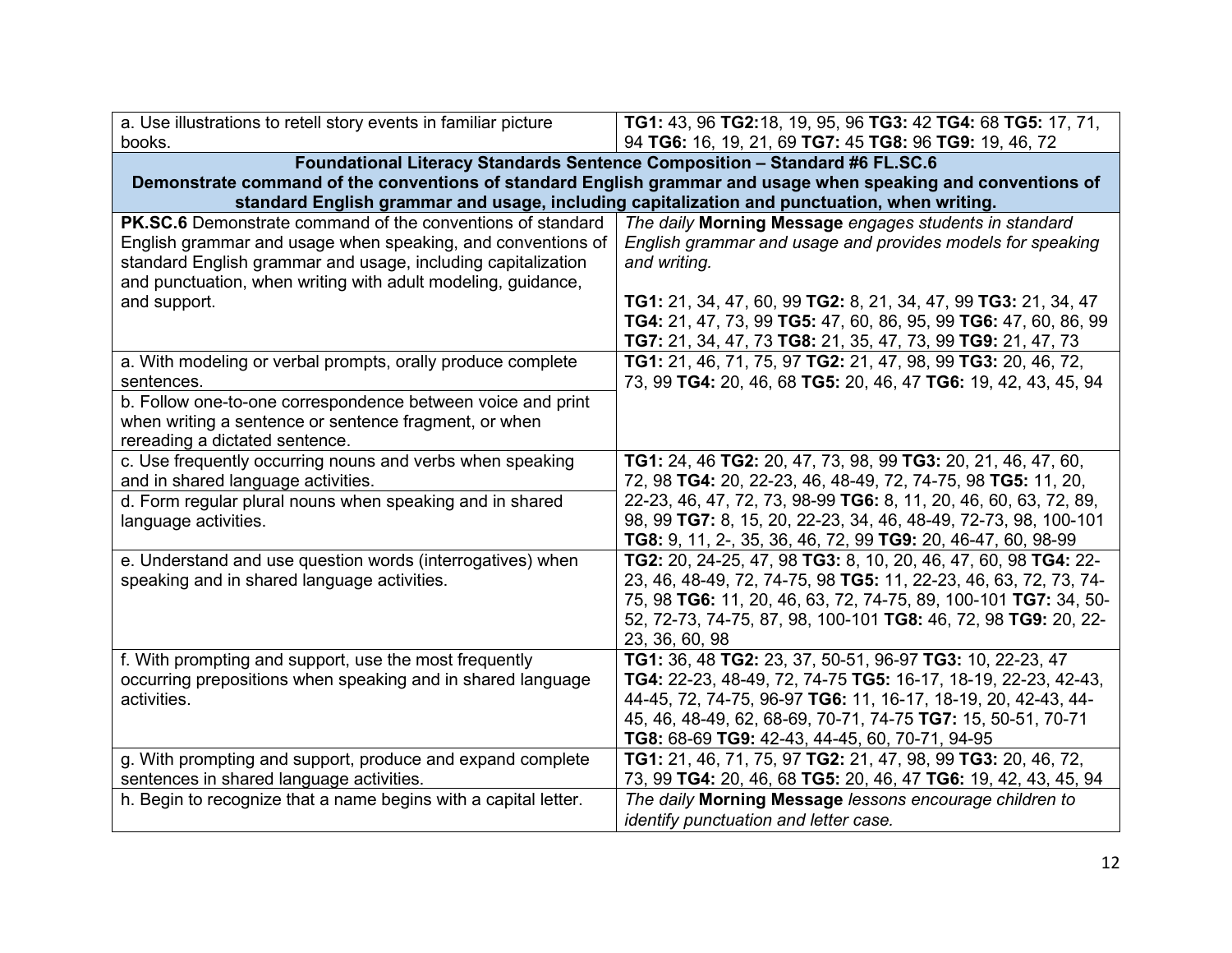|                                                                | TG3: 14, 22, 40, 66, 92 TG4: 14, 21, 34, 40, 47, 66, 92, 99                                                          |
|----------------------------------------------------------------|----------------------------------------------------------------------------------------------------------------------|
|                                                                | TG5: 14, 21, 40, 66, 92 TG6: 40, 66, 92 TG7: 14, 40, 66, 92                                                          |
|                                                                | TG8: 8, 14, 40, 66, 92 TG9: 14, 21, 40, 66, 92                                                                       |
|                                                                | Foundational Literacy Standards Vocabulary Acquisition - Standard #7 FL.VA.7                                         |
|                                                                | Determine or clarify the meaning of unknown and multiple-meaning words and phrases by using context clues, analyzing |
|                                                                | meaningful word parts, and consulting general and specialized reference materials, as appropriate.                   |
| PK.FL.VA.7a Determine or clarify the meaning of unknown and    | Children will grow their vocabularies as they engage in                                                              |
| multiple-meaning words and phrases based on pre-K              | conversations with peers and adults in the daily Greeting                                                            |
| conversations, reading, and content. (1) Identify new meanings | Circle, Read-Aloud Lessons, and Math and STEAM                                                                       |
| for familiar words and apply them accurately. (2) Use the most | Lessons. Frog Street Pre-K encourages children to identify                                                           |
| frequently occurring inflections and affixes as a clue to the  | the meaning of new words and ask for clarification when                                                              |
| meaning of an unknown word.                                    | needed.                                                                                                              |
| PK.FL.VA.7b With guidance and support from adults, explore     |                                                                                                                      |
| word relationships and nuances in word meanings. (1) Sort      | <b>TG1:</b> 18, 19, 20, 26, 42, 43, 44, 46, 52, 68, 69, 72, 78, 94, 96,                                              |
| common objects into categories to gain a sense of the concepts | 97, 98, 104 TG2: 16, 18, 19, 20, 26, 42, 44, 45, 52, 68, 71, 78,                                                     |
| the categories represent. (2) Demonstrate understanding of     | 94, 95, 104 TG3: 17, 18, 19, 26, 42, 44, 52, 68, 70, 78, 104                                                         |
| frequently occurring verbs and adjectives. (3) Make real-life  | TG4: 16, 18, 26, 42, 44, 52, 68, 70, 78, 86, 87, 89, 90-91, 94-                                                      |
| connections between words and their use. (4) Distinguish       | 95, 96-97, 98, 100-101, 102, 104 TG5: 16, 18, 26, 42, 43, 44,                                                        |
| shades of meaning among familiar verbs describing the same     | 52, 68, 70, 78, 94, 96, 98, 104 TG6: 16, 17, 18, 20, 26, 42, 44,                                                     |
| general action. (i.e., jog/sprint)                             | 45, 52, 68, 71, 72, 78, 94, 96, 97, 98, 104 TG7: 16, 17, 18, 26,                                                     |
|                                                                | 42, 44, 46, 52, 68, 70, 72, 78, 96, 104 TG8: 16, 18, 20, 21, 26,                                                     |
|                                                                | 42, 44, 46, 52, 68, 70, 72, 78, 94, 96, 97, 98, 104 TG9: 16, 17,                                                     |
|                                                                | 18, 22, 26, 42, 44, 52, 68, 70, 78, 94, 96, 104                                                                      |
| PK.FL.VA.7c Use words and phrases acquired through             | Children will grow their vocabularies as they engage in                                                              |
| conversations, being read to, and responding to texts.         | conversations with peers and adults. Frog Street                                                                     |
|                                                                | Pre-K encourages children to use words and phrases in daily                                                          |
|                                                                | Read-Aloud lessons and Math and STEAM lessons.                                                                       |
|                                                                |                                                                                                                      |
|                                                                | TG1: 19, 46, 48, 69, 72, 96, 98 TG2: 20, 73, 99 TG3: 17, 44,                                                         |
|                                                                | 70, 73, 96 TG4: 72, 98 TG5: 72, 98 TG6: 46, 69, 72, 98 TG7:                                                          |
|                                                                | 14, 72, 73 TG9: 17, 20, 64                                                                                           |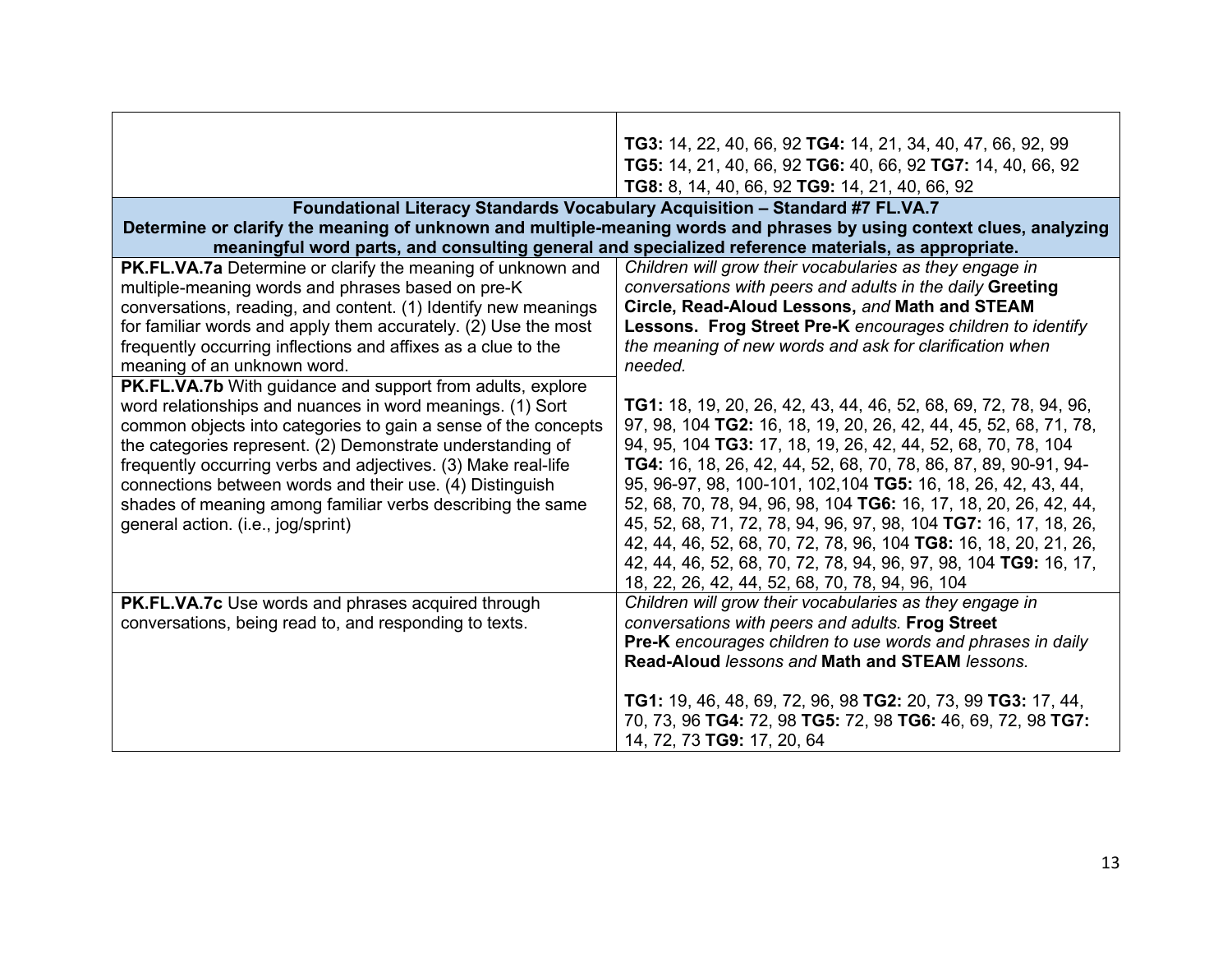| Writing Standards Text Types and Protocol - Standard #1 W.TTP.1                                                         |                                                                                                                         |  |
|-------------------------------------------------------------------------------------------------------------------------|-------------------------------------------------------------------------------------------------------------------------|--|
| Write arguments to support claims in an analysis of substantive topics or texts, using valid reasoning and relevant and |                                                                                                                         |  |
| sufficient evidence.                                                                                                    |                                                                                                                         |  |
| PK.W.TTP.1 With modeling, prompting, and support, use a                                                                 | TG1: 8, 21, 34, 60, 86 TG2: 8, 21, 34, 46, 47, 73, 86 TG3: 8,                                                           |  |
| combination of drawing, dictating, and/or emergent writing to                                                           | 21, 34, 47, 60, 86 TG4: 21, 47, 60, 73, 86, 99 TG5: 8, 21, 34,                                                          |  |
| express a preference, opinion, or idea about a specific topic or                                                        | 47, 73, 86, 99 TG6: 21, 47, 73, 86, 99 TG7: 8, 21, 34, 47, 60,                                                          |  |
| text.                                                                                                                   | 73, 99 TG8: 21, 34, 47, 60, 73, 86, 99 TG9: 21, 34, 47, 60, 73,<br>99                                                   |  |
|                                                                                                                         | Writing Standards Text Types and Protocol - Standard #2 W.TTP.2                                                         |  |
|                                                                                                                         | Write information/explanatory texts to examine and convey complex ideas and information clearly and accurately through  |  |
| the effective selection, organization, and analysis of content.                                                         |                                                                                                                         |  |
| <b>PK.W.TTP.2</b> With modeling, prompting, and support, use a                                                          | TG1: 8, 21, 34, 60, 86 TG2: 8, 21, 34, 46, 47, 73, 86 TG3: 8,                                                           |  |
| combination of drawing, dictating, and/or emergent writing to                                                           | 21, 34, 47, 60, 86 TG4: 21, 47, 60, 73, 86, 99 TG5: 8, 21, 34,                                                          |  |
| explain information about a familiar topic or informational text.                                                       | 47, 73, 86, 99 TG6: 21, 47, 73, 86, 99 TG7: 8, 21, 34, 47, 60,                                                          |  |
|                                                                                                                         | 73, 99 TG8: 21, 34, 47, 60, 73, 86, 99 TG9: 21, 34, 47, 60, 73,                                                         |  |
|                                                                                                                         | 99                                                                                                                      |  |
|                                                                                                                         | Writing Standards Text Types and Protocol - Standard #3 W.TTP.3                                                         |  |
|                                                                                                                         | Write narratives to develop real or imagined experiences or events using effective techniques, well-chosen details, and |  |
| well-structured event sequences.                                                                                        |                                                                                                                         |  |
| PK.W.TTP.3 With modeling, prompting, and support, use a                                                                 | TG1: 8, 21, 34, 60, 86 TG2: 8, 21, 34, 46, 47, 73, 86 TG3: 8,                                                           |  |
| combination of drawing, dictating, and/or emergent writing to                                                           | 21, 34, 47, 60, 86 TG4: 21, 47, 60, 73, 86, 99 TG5: 8, 21, 34,                                                          |  |
| narrate a single event.                                                                                                 | 47, 73, 86, 99 TG6: 21, 47, 73, 86, 99 TG7: 8, 21, 34, 47, 60,                                                          |  |
|                                                                                                                         | 73, 99 TG8: 21, 34, 47, 60, 73, 86, 99 TG9: 21, 34, 47, 60, 73,                                                         |  |
|                                                                                                                         | 99                                                                                                                      |  |
| Writing Standards Production and Distribution of Writing - Standard #4 W.PDW.4                                          |                                                                                                                         |  |
| Produce clear and coherent writing in which the development and organization are appropriate to task, purpose, and      |                                                                                                                         |  |
| audience.                                                                                                               |                                                                                                                         |  |
| PK.W.PDW.4 With modeling, guidance, and support, produce                                                                | TG1: 8, 21, 34, 60, 86 TG2: 8, 21, 34, 46, 47, 73, 86 TG3: 8,                                                           |  |
| clear and coherent writing in which the development and                                                                 | 21, 34, 47, 60, 86 TG4: 21, 47, 60, 73, 86, 99 TG5: 8, 21, 34,                                                          |  |
| organization are appropriate to task, purpose, and audience.                                                            | 47, 73, 86, 99 TG6: 21, 47, 73, 86, 99 TG7: 8, 21, 34, 47, 60,                                                          |  |
| (Grade-specific expectations for writing types are defined in                                                           | 73, 99 TG8: 21, 34, 47, 60, 73, 86, 99 TG9: 21, 34, 47, 60, 73,                                                         |  |
| standards 1-3 above.)                                                                                                   | 99                                                                                                                      |  |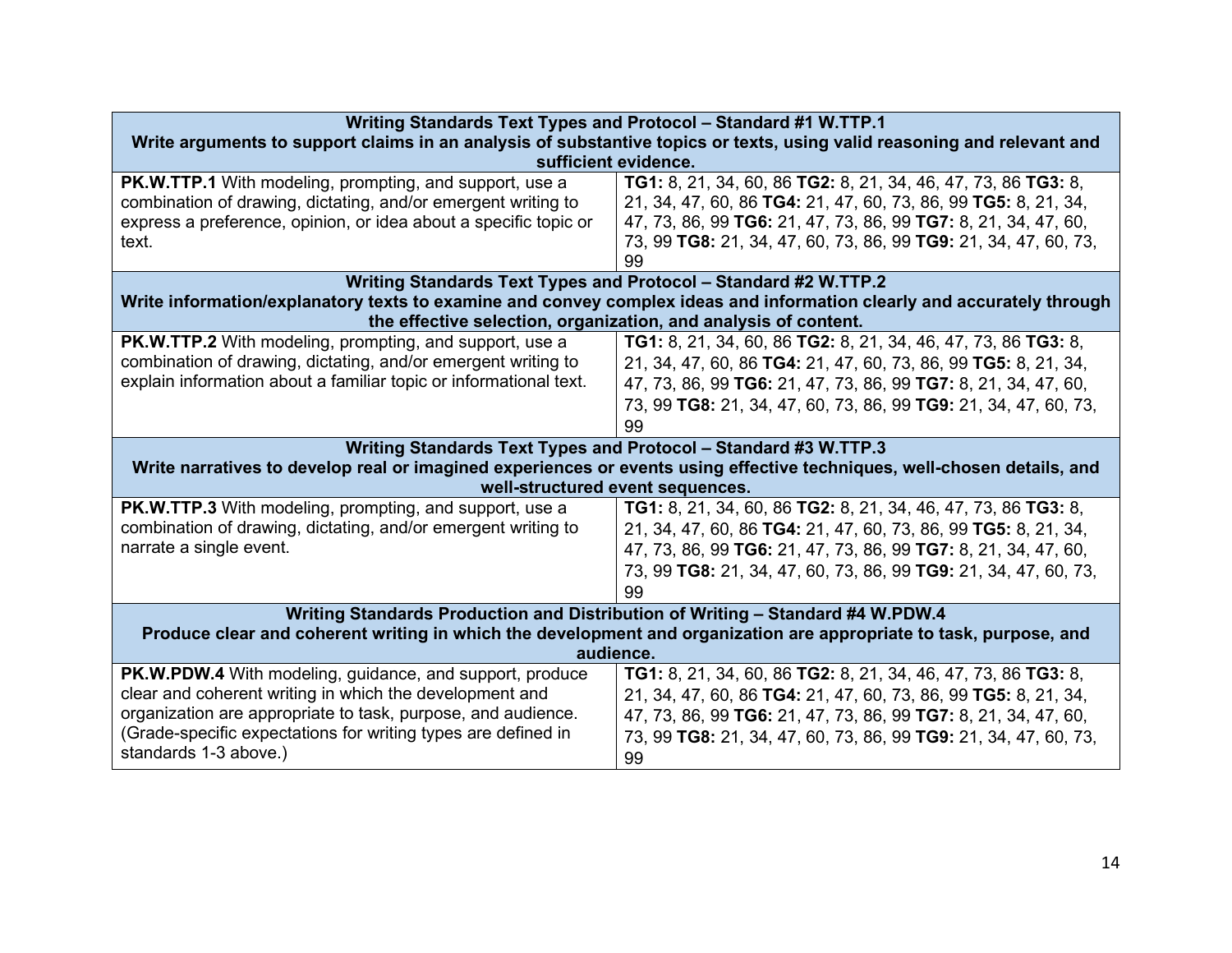|                                                                                                                           | Writing Standards Production and Distribution of Writing - Standard #5 W.PDW.5                                      |  |
|---------------------------------------------------------------------------------------------------------------------------|---------------------------------------------------------------------------------------------------------------------|--|
|                                                                                                                           | Develop and strengthen writing as needed by planning, revising, editing, rewriting, or trying a new approach.       |  |
| <b>PK.W.PDW.5</b> With guidance and support from adults, respond                                                          | TG1: 47 TG3: 8, 60 TG5: 34 TG6: 8, 21, 34, 47, 86, 99 TG7: 21                                                       |  |
| to questions and suggestions from others and add details to                                                               | TG8: 21, 47, 86                                                                                                     |  |
| strengthen drawing, dictating and/or emergent writing as                                                                  |                                                                                                                     |  |
| needed.                                                                                                                   |                                                                                                                     |  |
| Writing Standards Production and Distribution of Writing - Standard #6 W.PDW.6                                            |                                                                                                                     |  |
|                                                                                                                           | Use technology, including the Internet, to produce and publish writing and to interact and collaborate with others. |  |
| <b>PK.W.PDW.6</b> This standard begins in Kindergarten.                                                                   |                                                                                                                     |  |
|                                                                                                                           | Writing Standards Research to Build and Present Knowledge - Standard #7 W.RBPK.7                                    |  |
|                                                                                                                           | Conduct short but more sustained research projects based on focus questions, demonstrating new understanding of the |  |
| subject under investigation.                                                                                              |                                                                                                                     |  |
| PK.W.RBPK.7 With modeling, guidance, and support,                                                                         | TG1: 21, 47, 73, 99 TG2: 21, 43, 46, 47, 73, 99 TG3: 21, 47,                                                        |  |
| participate in shared research and writing projects, such as                                                              | 49, 73, 99 TG4: 21, 47, 73, 99 TG5: 21, 34, 73, 97, 99 TG6: 21,                                                     |  |
| reading a number of books by a favorite author and expressing                                                             | 47, 73, 99 TG7: 21, 47, 73, 99 TG8: 21, 47, 73, 99 TG9: 21, 47,                                                     |  |
| opinions about them.                                                                                                      | 73, 86, 94, 99                                                                                                      |  |
|                                                                                                                           | Writing Standards Research to Build and Present Knowledge - Standard #8 W.RBPK.8                                    |  |
| Integrate relevant and credible information from multiple print and digital sources while avoiding plagiarism.            |                                                                                                                     |  |
| PK.W.RBPK.8 With modeling, guidance, and support from                                                                     | TG1: 16 TG2: 43, 45, 46, 47 TG3: 19, 43, 44 TG4: 16-17, 42-                                                         |  |
| adults, recall information from experiences or gather information                                                         | 43, 45, 68, 70 TG5: 97, 99 TG6: 17, 73, 99, 100-101 TG7: 47,                                                        |  |
| from provided sources to answer a question.                                                                               | 73, 94, 99 TG8: 21, 47, 68, 73, 99 TG9: 45, 47, 73, 97                                                              |  |
| Writing Standards Research to Build and Present Knowledge - Standard #9 W.RBPK.9                                          |                                                                                                                     |  |
|                                                                                                                           | Draw evidence from literary or informational texts to support analysis, reflection, and research.                   |  |
| <b>PK.W. RBPK.9</b> This standard begins in Grade 4.                                                                      |                                                                                                                     |  |
| Writing Standards Range of Writing - Standard #10 W.RW.10                                                                 |                                                                                                                     |  |
| Write routinely over extended time frames (time for research, reflection, and revision) and shorter time frames (a single |                                                                                                                     |  |
| sitting or a day or two) for a range of tasks, purposes, and audiences.                                                   |                                                                                                                     |  |
| <b>PK.W.RBPK.10 With modeling, guidance, and support from</b>                                                             | TG1: 8, 21, 34, 60, 86 TG2: 8, 21, 34, 46, 47, 73, 86 TG3: 8,                                                       |  |
| adults, engage routinely in drawing, dictating, and emergent                                                              | 21, 34, 47, 60, 86 TG4: 21, 47, 60, 73, 86, 99 TG5: 8, 21, 34,                                                      |  |
| writing activities for a range of tasks, purposes, and audiences.                                                         | 47, 73, 86, 99 TG6: 21, 47, 73, 86, 99 TG7: 8, 21, 34, 47, 60,                                                      |  |
|                                                                                                                           | 73, 99 TG8: 21, 34, 47, 60, 73, 86, 99 TG9: 21, 34, 47, 60, 73,                                                     |  |
|                                                                                                                           | 99                                                                                                                  |  |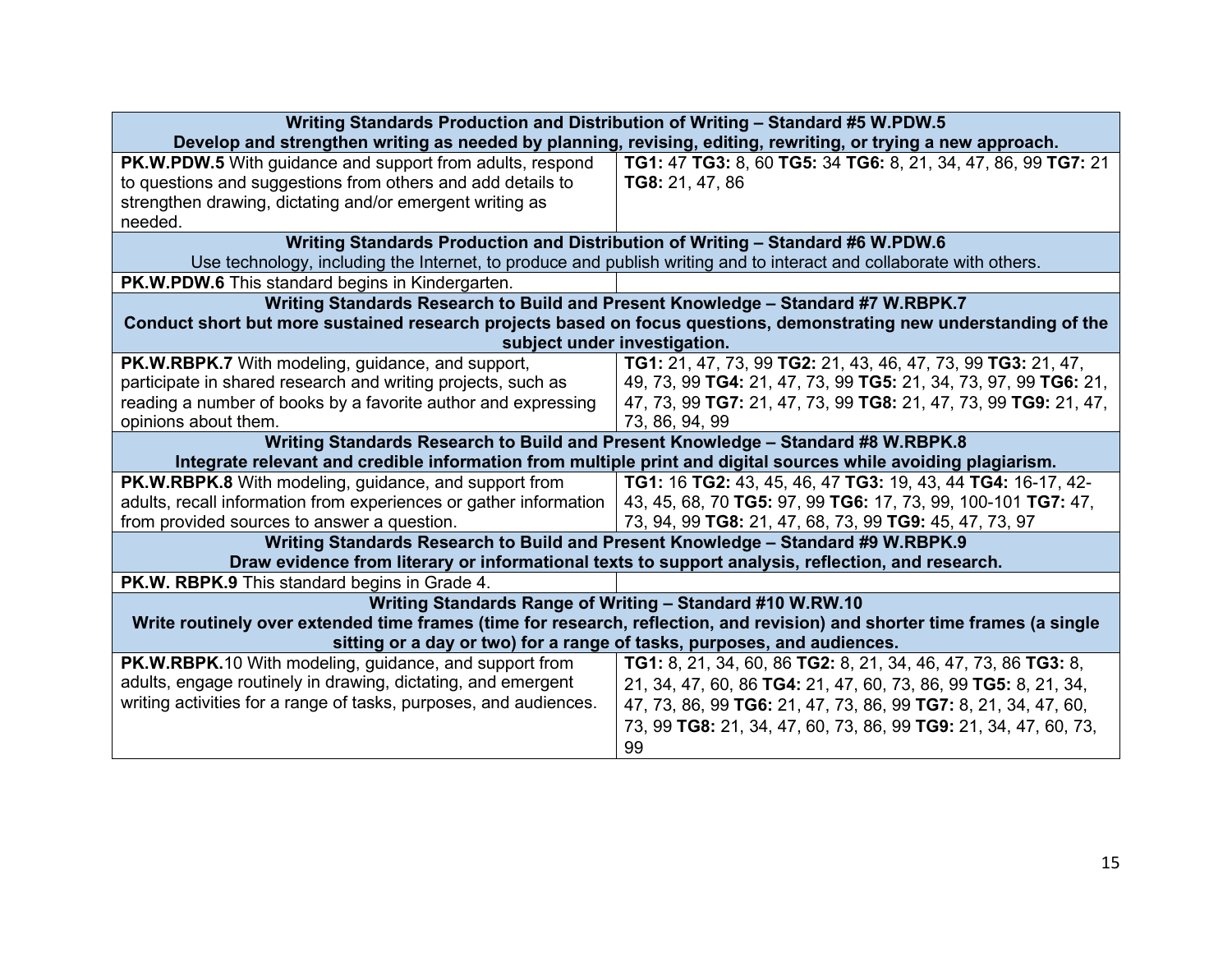| Speaking and Listening Standards Comprehension and Collaboration - Standard #1 SL.CC.1<br>Prepare for and participate effectively in a range of conversations and collaborations with varied partners, building on<br>others' ideas and expressing their own clearly and persuasively. |                                                                                                                                                                                                                                                                                                                                                                                                                                                                                                                                                                                                     |  |
|----------------------------------------------------------------------------------------------------------------------------------------------------------------------------------------------------------------------------------------------------------------------------------------|-----------------------------------------------------------------------------------------------------------------------------------------------------------------------------------------------------------------------------------------------------------------------------------------------------------------------------------------------------------------------------------------------------------------------------------------------------------------------------------------------------------------------------------------------------------------------------------------------------|--|
| <b>PK.SL.CC.1</b> Participate with varied peers and adults in<br>collaborative conversations across activities throughout the day.<br>a. Demonstrate appropriate conversational interactions<br>including taking turns, listening, speaking, answering questions,<br>and wait time.    | Daily Brain Smart® activities in the Greeting Circle, Closing<br>Circle, Read Alouds and Math and STREAM lessons provide<br>opportunities to engage in reciprocal conversations.<br>TG1: 26, 43, 62, 96, 103 TG2: 26, 52, 78, 104 TG3: 26, 52, 78,<br>97, 104 TG4: 18, 26, 44, 45, 52, 70, 71, 78, 96, 97, 104 TG5:<br>16, 17, 26, 45, 52, 70, 71, 78, 88, 96, 97, 104 TG6: 17, 26, 44,<br>45, 52, 71, 78, 89, 96, 97, 104 TG7: 19, 26, 42, 43, 45, 52, 68,<br>69, 71, 78, 94, 95, 97, 104 TG8: 16, 17, 18, 19, 26, 42, 43, 44,<br>45, 52, 68, 69, 71, 78, 94, 95, 96, 97, 104 TG9: 16, 17, 18, 19, |  |
| 26, 43, 45, 52, 68, 69, 70, 71, 78, 94, 95, 96, 97, 104<br>Speaking and Listening Standards Comprehension and Collaboration - Standard #2 SL.CC.2                                                                                                                                      |                                                                                                                                                                                                                                                                                                                                                                                                                                                                                                                                                                                                     |  |
|                                                                                                                                                                                                                                                                                        | Integrate and evaluate information presented in diverse media formats, such as visual, quantitative, and oral formats.                                                                                                                                                                                                                                                                                                                                                                                                                                                                              |  |
| PK.SL.CC.2 Confirm understanding of a text read aloud or<br>information presented orally or through other media by asking<br>and answering questions about key details, or by retelling,<br>acting out, or representing key details through work in centers.                           | TG1: 18, 42, 44, 68, 71, 96 TG2: 16, 18, 42, 44, 45, 68, 70, 71,<br>94, 96 TG3: 16, 18, 42, 44, 68, 70, 94, 96 TG4: 16, 17, 18, 42,<br>44, 68, 71, 94, 96, 97 TG5: 17, 18, 44, 45, 68, 70, 71, 94, 96, 97<br>TG6: 16, 17, 18, 19, 42, 44, 68, 70, 94, 96 TG7: 18, 42, 44, 45,<br>68, 70, 94, 96 TG8: 16, 18, 19, 42, 43, 44, 45, 68, 69, 70, 71,<br>94, 95, 96, 97 TG9: 16, 13, 18, 19, 42, 45, 68, 70, 71, 95, 96, 97                                                                                                                                                                              |  |
|                                                                                                                                                                                                                                                                                        | Speaking and Listening Standards Comprehension and Collaboration - Standard #3 SL.CC.3                                                                                                                                                                                                                                                                                                                                                                                                                                                                                                              |  |
|                                                                                                                                                                                                                                                                                        | Evaluate a speaker's point of view, reasoning, and use of evidence and rhetoric.                                                                                                                                                                                                                                                                                                                                                                                                                                                                                                                    |  |
| <b>PK.SL.CC.3</b> With prompting and support, ask and answer<br>questions about what a speaker says in order to seek help, get<br>information, or clarify something that is not understood.                                                                                            | Two daily Read-Aloud lessons engage children in dialogue for<br>asking and answering questions related to literature and<br>informational text. Daily Math and STEAM lessons also provide<br>opportunities for children to react appropriately to information.<br>TG1: 42, 44, 45 TG2: 16, 17, 69 TG3: 16, 17, 43, 69 TG4: 18<br>TG5: 42 TG6: 42 TG7: 18 TG8: 16, 42, 43, 68, 69, 94, 95 TG9:<br>16, 42, 68                                                                                                                                                                                         |  |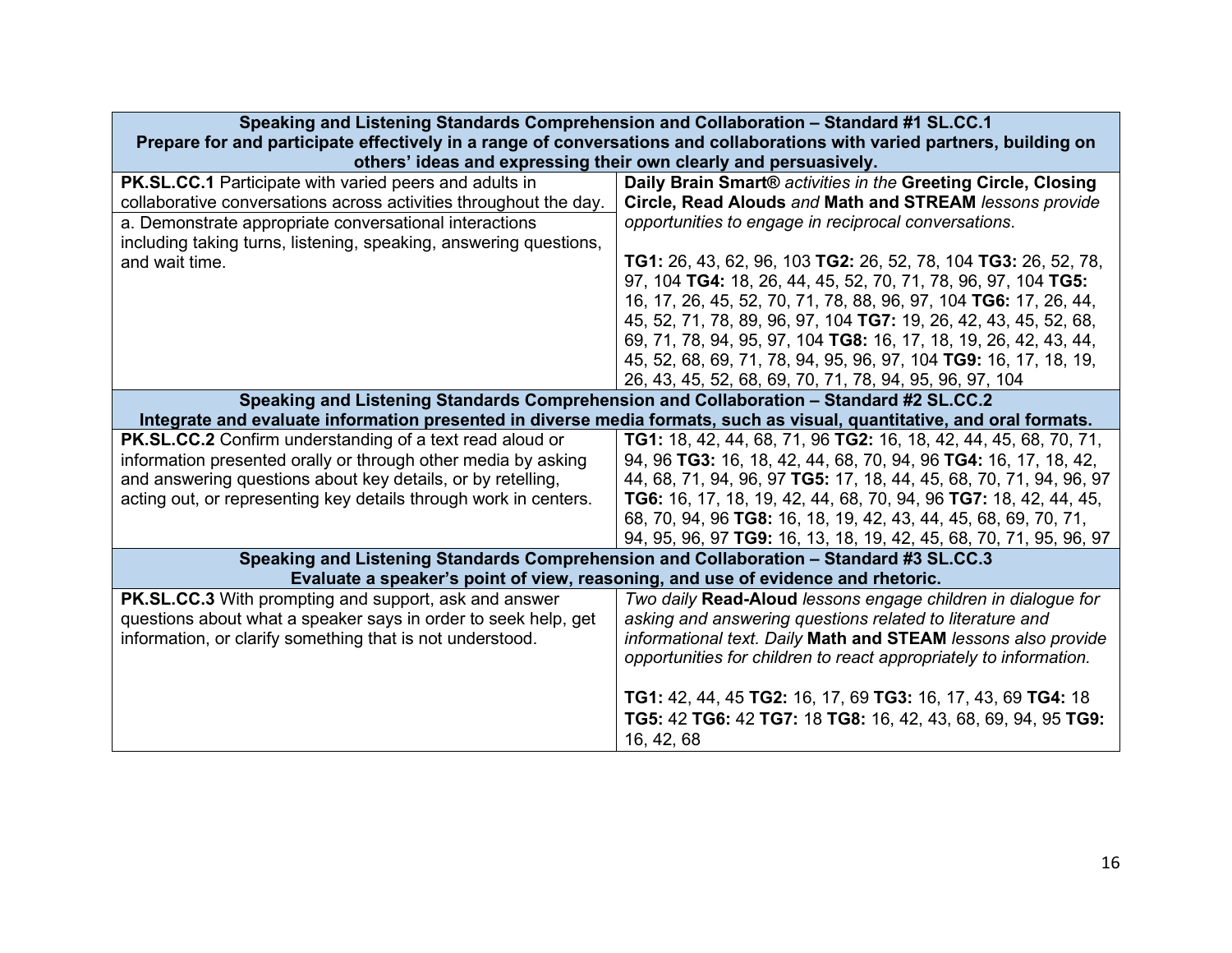| Speaking and Listening Standards Presentation of Knowledge and Ideas - Standard #4 SL.PKI.4<br>Present information, findings, and supporting evidence such that listeners can follow the line of reasoning; the<br>organization, development, and style are appropriate to task, purpose, and audience. |                                                                                                                                                                                                                                                                                       |
|---------------------------------------------------------------------------------------------------------------------------------------------------------------------------------------------------------------------------------------------------------------------------------------------------------|---------------------------------------------------------------------------------------------------------------------------------------------------------------------------------------------------------------------------------------------------------------------------------------|
| PK.SL.PKI.4 Describe familiar people, places, things, and<br>events, and, with prompting and support, provide additional<br>detail.                                                                                                                                                                     | TG1: 36, 48, 48, 49 TG2: 23, 37 TG3: 22, 23 TG4: 74, 75 TG5:<br>75 TG6: 48, 62, 74, 75 TG9: 49, 75                                                                                                                                                                                    |
|                                                                                                                                                                                                                                                                                                         | Speaking and Listening Standards Presentation of Knowledge and Ideas - Standard #5 SL.PKI.5                                                                                                                                                                                           |
|                                                                                                                                                                                                                                                                                                         | Make strategic use of digital media and visual displays of data to express information and enhance understanding of                                                                                                                                                                   |
|                                                                                                                                                                                                                                                                                                         | presentations.                                                                                                                                                                                                                                                                        |
| PK.SL.PKI.5 Create representations and extensions of<br>experiences or stories through writing, drawing, and open-<br>ended materials in centers, and discuss them with others.                                                                                                                         | Children use writing, drawing, and open-ended materials to<br>communicate ideas and verbally share the meaning of their own<br>writing.                                                                                                                                               |
|                                                                                                                                                                                                                                                                                                         | TG1: 8, 21, 34, 47, 60, 86 TG2: 8, 21, 34, 46, 47, 73, 86 TG3:<br>8, 21, 34, 47, 60, 86 TG4: 21, 47, 60, 73, 86, 99 TG5: 8, 21, 34,<br>47, 73, 86, 99 TG6: 8, 21, 34, 47, 73, 86, 99 TG7: 8, 21, 34, 47,<br>60, 73, 99 TG8: 21, 34, 47, 60, 73, 86, 99 TG9: 21, 34, 47, 60,<br>73, 99 |
| Speaking and Listening Standards Presentation of Knowledge and Ideas - Standard #6 SL.PKI.6                                                                                                                                                                                                             |                                                                                                                                                                                                                                                                                       |
| Adapt speech to a variety of contents and communicative tasks, demonstrating command of formal English when                                                                                                                                                                                             |                                                                                                                                                                                                                                                                                       |
|                                                                                                                                                                                                                                                                                                         | indicated or appropriate.                                                                                                                                                                                                                                                             |
| <b>PK.SL.PKI.6</b> With modeling, guidance, and support, express<br>thoughts, feelings, and ideas through speaking.                                                                                                                                                                                     | TG1: 50, 61 TG2: 26, 52, 78, 104 TG3: 26, 43, 45, 50, 52, 78,<br>95, 104 TG4: 26, 52, 78, 104 TG5: 11, 26, 52, 63, 78, 87, 88,<br>95, 104 TG6: 26, 52, 78, 104 TG7: 26, 52, 78, 104 TG8: 26, 52,<br>78, 104 TG9: 17, 18, 26, 52, 78, 97, 104                                          |
|                                                                                                                                                                                                                                                                                                         | <b>Mathematics</b>                                                                                                                                                                                                                                                                    |
|                                                                                                                                                                                                                                                                                                         | <b>Counting and Cardinality (CC): Standard A</b>                                                                                                                                                                                                                                      |
| Know number names and the counting sequence.                                                                                                                                                                                                                                                            |                                                                                                                                                                                                                                                                                       |
| PK.CC.A.1 Count forward from 1 to 30.                                                                                                                                                                                                                                                                   | TG5: 101 TG6:10, 22, 23, 36, 49 TG9: 23                                                                                                                                                                                                                                               |
| PK.CC.A.2 This standard begins in Kindergarten.                                                                                                                                                                                                                                                         |                                                                                                                                                                                                                                                                                       |
| PK.CC.A.3 Begin to print the distinctive features of numerals<br>(i.e., circle, line, diagonal, crossed lines).<br>PK.CC.A.4 Begin to name numerals 0-10.                                                                                                                                               | TG3: 22, 49 TG6: 8, 10 TG9: 87, 101                                                                                                                                                                                                                                                   |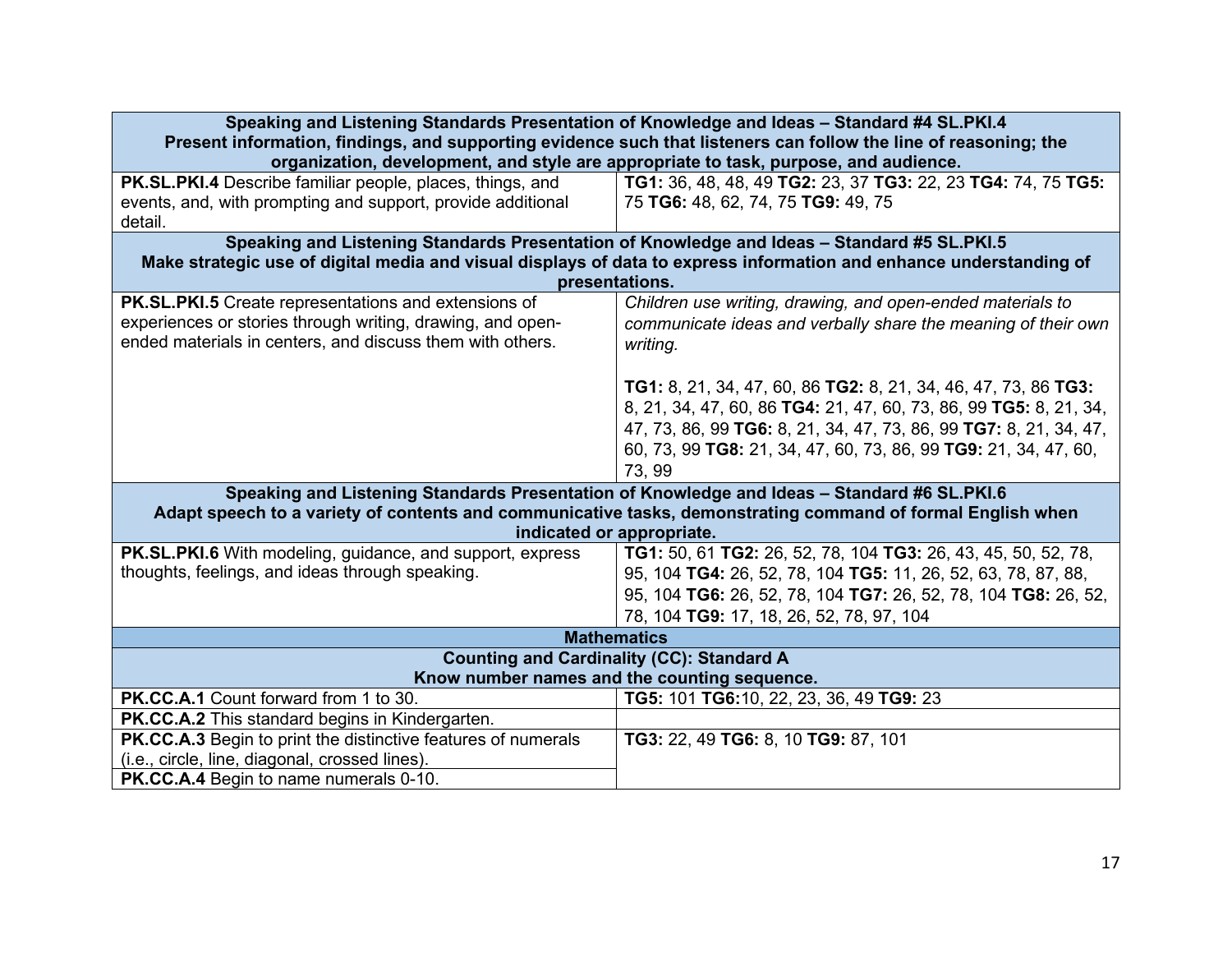| <b>Counting and Cardinality (CC): Standard B</b><br>Count to tell the number of objects. |                                                                |
|------------------------------------------------------------------------------------------|----------------------------------------------------------------|
|                                                                                          |                                                                |
| PK.CC.B.4 Understand the relationship between numbers and                                | TG1: 73 TG3: 10, 36, 48, 49 TG5: 36, 48, 49, 88, 100, 101      |
| quantities; connect counting to cardinality.                                             | TG6: 75, 101 TG7: 23, 49, 50, 62, 74 TG8: 23, 48, 49, 62, 88,  |
|                                                                                          | 101 TG9: 100                                                   |
| a. When counting objects, say the number names in the                                    | TG1: 18, 19, 22, 62, 92 TG2: 14, 40, 48, 62, 74, 75, 88, 101   |
| standard order, using one-to-one correspondence.                                         | TG3: 9, 36, 48, 74 TG4: 50 TG5: 102 TG7: 102 TG8: 62, 100,     |
|                                                                                          | 102 TG9: 10, 101                                               |
| b. Understand that the last number name said tells the number                            | TG1: 22, 23 TG2: 74, 75, 101 TG3: 48, 49, 74 TG5: 48, 49, 88,  |
| of objects counted.                                                                      | 100, 101 TG6: 23, 62, 100 TG7: 22, 48, 74 TG8: 48, 49, 74, 75, |
|                                                                                          | 88 TG9: 75, 87                                                 |
| c. Recognize that one more object added to a group of objects                            | TG1: 73 TG3: 10, 36, 48, 49 TG5: 36, 48, 49, 88, 100, 101      |
| changes the quantity as a whole.                                                         | TG6: 75, 101 TG7: 23, 49, 50, 62, 74 TG8: 23, 48, 49, 62, 88,  |
|                                                                                          | 101 TG9: 100                                                   |
| <b>PK.CC.B.5</b> Understand that a number represents a                                   | TG1: 73 TG3: 10, 36, 48, 49 TG5: 36, 48, 49, 88, 100, 101      |
| corresponding quantity.                                                                  | TG6: 75, 101 TG7: 23, 49, 50, 62, 74 TG8: 23, 48, 49, 62, 88,  |
|                                                                                          | 101 TG9: 100                                                   |
| a. Subitize quantities up to 5 (i.e., the ability to look at a quantity                  | TG2: 36, 48, 49, 62 TG3: 48 TG4: 101 TG5: 101 TG6: 49, 74,     |
| and say the quantity [1-5] quickly, just by looking).                                    | 75 TG7: 75 TG8: 75 TG9: 75, 88                                 |
| b. Given a number from 1-10, count out that many objects.                                | TG1: 18, 19, 22, 62, 92 TG2: 14, 40, 48, 62, 74, 75, 88, 101   |
|                                                                                          | TG3: 9, 36, 48, 74 TG4: 50 TG5: 102 TG7: 102 TG8: 62, 100,     |
|                                                                                          | 102 TG9: 10, 101                                               |
| c. With guidance and support, count to answer "how many?"                                | TG1: 22, 23 TG2: 74, 75, 101 TG3: 48, 49, 74 TG5: 48, 49, 88,  |
| questions about as many as 10 things arranged in a line, a                               | 100, 101 TG6: 23, 62, 100 TG7: 22, 48, 74 TG8: 48, 49, 74, 75, |
| rectangular array, or a circle.                                                          | 88 TG9:75, 87                                                  |
| d. With guidance and support, count to answer "how many?"                                |                                                                |
| questions about as many as 5 things in a scattered                                       |                                                                |
|                                                                                          |                                                                |
| configuration.                                                                           |                                                                |
| <b>Counting and Cardinality (CC): Standard C</b><br><b>Compare numbers.</b>              |                                                                |
| PK.CC.C.6 Use comparative language, such as more/less than                               | Children will begin to compare numbers and quantities in daily |
| or equal to, to compare and describe collections of objects.                             | Math lessons.                                                  |
|                                                                                          |                                                                |
|                                                                                          | TG1: 66 TG2: 36, 40, 48, 49, 62, 75, 88, 100, 101 TG3: 48, 49, |
|                                                                                          | 74, 75 TG5: 9, 48 TG6: 88, 101 TG7: 10, 23, 36, 49, 88, 100,   |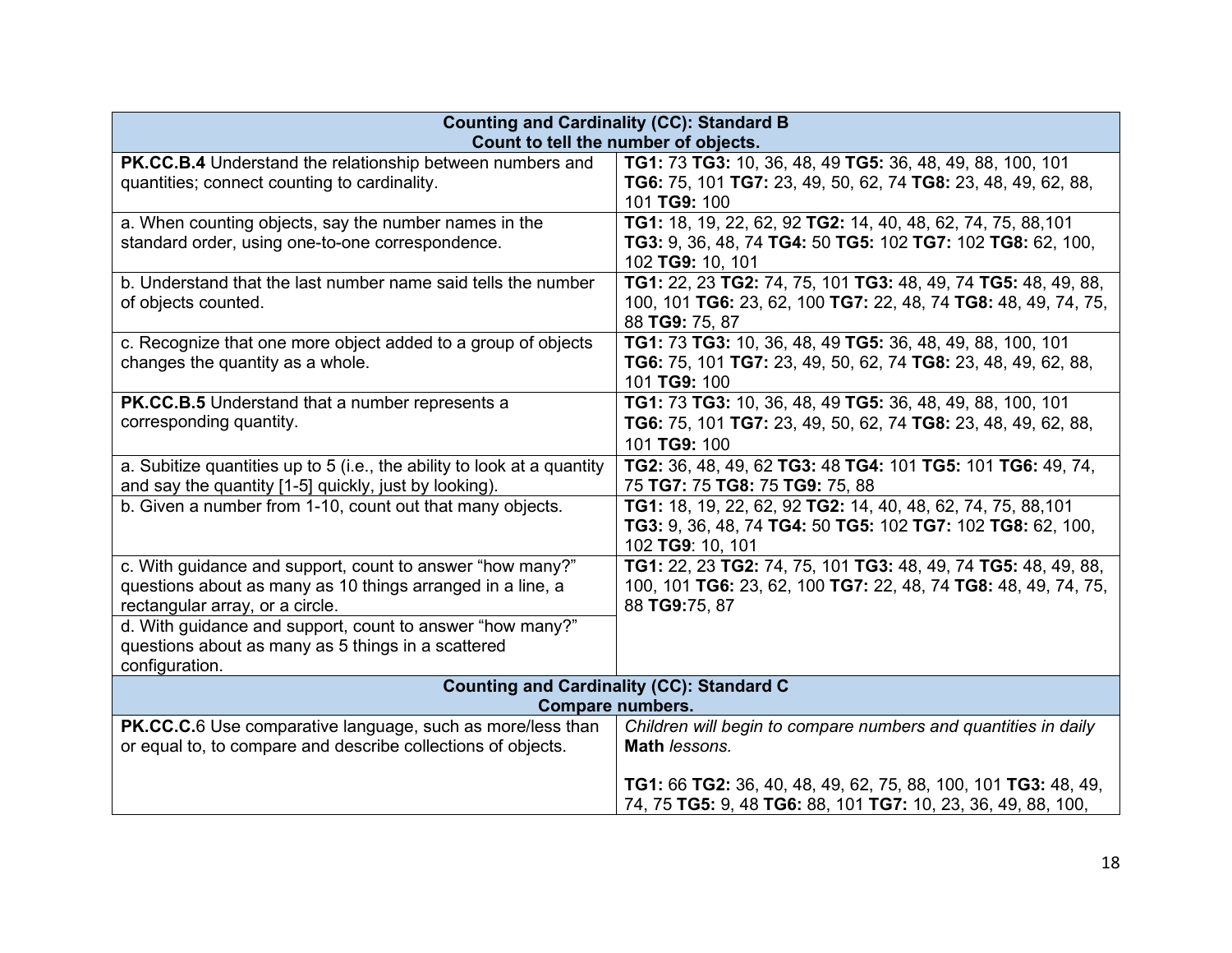|                                                                     | 101 TG8: 10, 23, 36, 48, 49, 62, 74, 76, 88, 100, 101 TG9:10,                                                      |
|---------------------------------------------------------------------|--------------------------------------------------------------------------------------------------------------------|
|                                                                     | 36, 62, 100, 101                                                                                                   |
|                                                                     |                                                                                                                    |
| PK.CC.C.7 This standard begins in Kindergarten.                     |                                                                                                                    |
|                                                                     | <b>Operations and Algebraic Thinking (OA): Standard A</b>                                                          |
|                                                                     | Understand addition as putting together and adding to, and understand subtraction as taking apart and taking from. |
| PK.OA.A.1 With guidance and support, begin to represent             | TG1: 22 TG7:10, 22, 23, 36, 48, 49, 50, 62, 74, 75, 100, 101                                                       |
| addition and subtraction with objects, fingers, mental images,      | TG8: 10, 22, 23, 36, 48, 64 TG9: 62, 74, 75, 88                                                                    |
| drawings, sounds, acting out situations, verbal explanations,       |                                                                                                                    |
| expressions, or equations.                                          |                                                                                                                    |
| PK.OA.A.2 With guidance and support, begin to solve addition        |                                                                                                                    |
| and subtraction word problems, and add and subtract within 5        |                                                                                                                    |
| (e.g., by using objects or drawings to represent the problem).      |                                                                                                                    |
| PK.OA.A.3 Compose and decompose numbers to 5, in more               |                                                                                                                    |
| than one way, by using objects or drawings.                         |                                                                                                                    |
| PK.OA.A.4 Show, through the use of concrete objects or              |                                                                                                                    |
| drawings, the number needed to make up to 5 when added to           |                                                                                                                    |
| any given number from 0-5.                                          |                                                                                                                    |
| PK.OA.A.5 This standard begins in Kindergarten.                     |                                                                                                                    |
| Number and Operations in Base Ten (NBT): Standard A                 |                                                                                                                    |
|                                                                     | Work with numbers 11-19 to gain foundations for place value.                                                       |
| PK.NBT.A.1. This standard begins in Kindergarten.                   |                                                                                                                    |
|                                                                     | <b>Measurement and Data (MD): Standard A</b>                                                                       |
|                                                                     | Describe and compare measurable attributes.                                                                        |
| <b>PK.MD.A.1</b> Describe measurable attributes of a single object, | TG2: 10, 11, 22, 23, 24, 48, 76, 101 TG4: 62, 74, 75, 88 TG5:                                                      |
| such as length, width, height.                                      | 24, 36, 48, 49, 76 TG6: 19, 24, 45, 50, 76, 101 TG7: 24, 37, 76,                                                   |
| PK.MD.A.2 Compare the attributes of two or more concrete            | 87, 101 TG8: 24, 101 TG9: 19, 22, 50, 102                                                                          |
| objects and use words to define attributes of the objects (i.e.,    |                                                                                                                    |
| heavier/lighter, longer/shorter, etc.                               | Resources: Strategy Card -Measurement, Photo Cards                                                                 |
|                                                                     | <b>Measurement and Data (MD): Standard B</b>                                                                       |
| Work with money.                                                    |                                                                                                                    |
| <b>PK.MD.B.3</b> Begin to recognize currency and its purpose.       | TG3: 8, 11, 16-17, 18-19, 21, 68-69 TG5: 11, 16-17, 18-19                                                          |
|                                                                     | TG9: 24-25, 102-103                                                                                                |
| <b>Measurement and Data (MD): Standard C</b>                        |                                                                                                                    |
| Classify objects and count the number of objects in each category.  |                                                                                                                    |
| PK.MD.C.4 Sort a collection of objects into given categories        | TG1: 101 TG2: 24-25, 76-77 TG3: 76-77 TG4: 36, 48-49, 52,                                                          |
| using more than one attribute.                                      | 62, 102-103 TG5: 9, 25, 62 TG6: 50-51, 76-77                                                                       |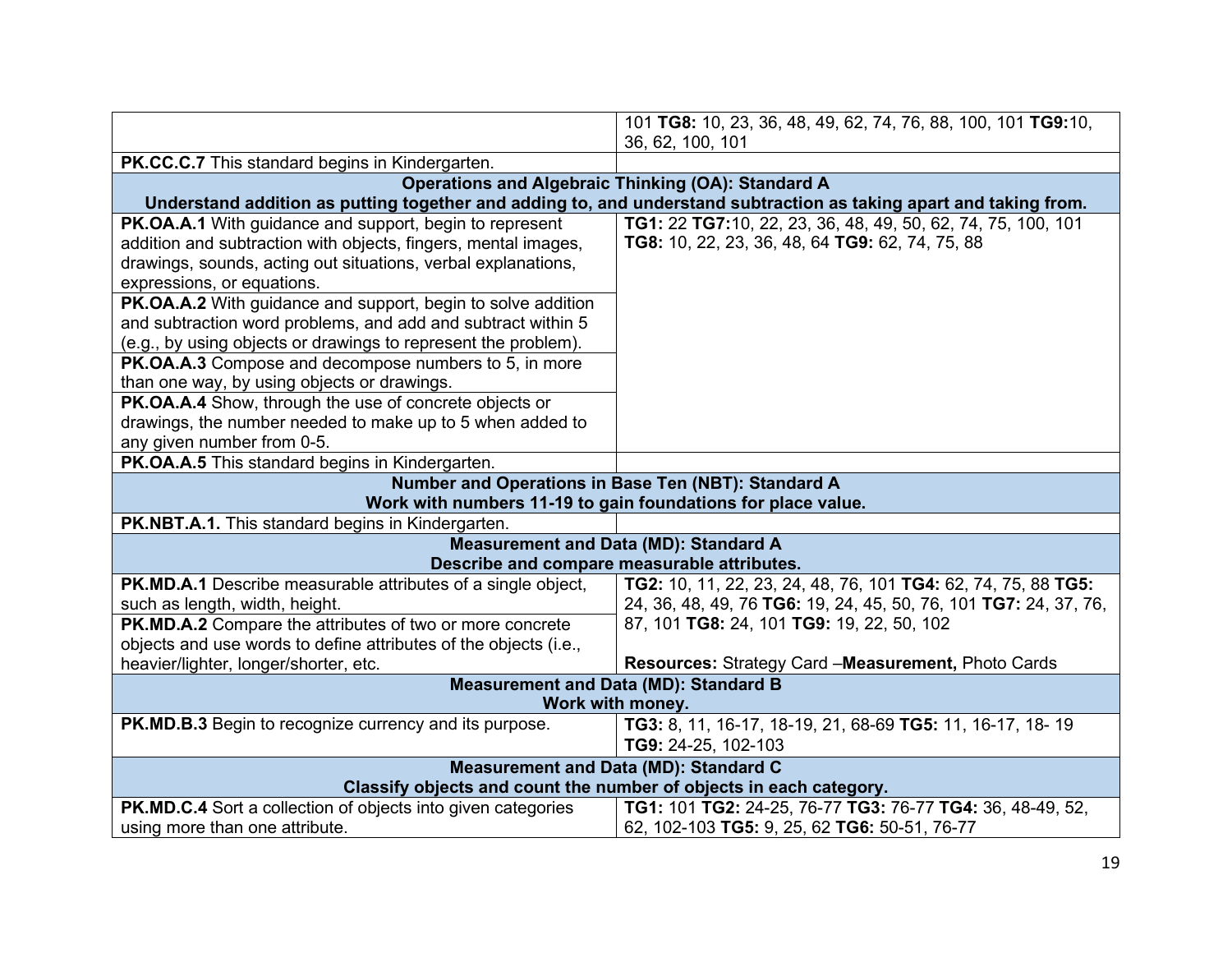|                                                                     | <b>Resources: Strategy Card-Geometry</b>                                                                                |  |
|---------------------------------------------------------------------|-------------------------------------------------------------------------------------------------------------------------|--|
|                                                                     | <b>Geometry: Standard A</b>                                                                                             |  |
|                                                                     | Identify and describe shapes (squares, circles, triangles, rectangles, hexagons, cubes, cones, cylinders, and spheres). |  |
| PK.G.A.1 Begin to use relative position words in appropriate        | TG1: 36, 48, 49 TG2: 23, 37, 61 TG3: 22, 23 TG4: 74, 75 TG5:                                                            |  |
|                                                                     |                                                                                                                         |  |
| context, such as above, below, beside, and between.                 | 75 TG6: 48, 62, 74, 75 TG9: 49, 75                                                                                      |  |
| PK.G.A.2 Correctly name some two-dimensional shapes.                | TG1: 101 TG2: 92 TG3: 75, 76 TG4: 10, 22, 23, 36, 48, 49, 101                                                           |  |
|                                                                     | TG5: 10, 15, 22, 23, 51, 62, 74, 75 TG7: 61 TG8: 37 TG9: 100                                                            |  |
|                                                                     |                                                                                                                         |  |
|                                                                     | <b>Resources: Strategy Card -Geometry</b>                                                                               |  |
| PK.G.A.3 Begin to explore shapes as two-dimensional or three-       | TG1: 9, 21, 37, 40, 47, 61, 66, 73, 76, 92, 99, 100 TG2: 21, 66,                                                        |  |
| dimensional.                                                        | 92 TG3: 21, 47, 99 TG4: 22, 23, 36, 48, 49, 101 TG5: 22, 23                                                             |  |
| PK.G.A.4 Begin to describe objects in the environment using         | TG8: 37 TG9: 100                                                                                                        |  |
| names of shapes.                                                    |                                                                                                                         |  |
|                                                                     | <b>Geometry: Standard B</b>                                                                                             |  |
| Analyze, compare, create, and compose shapes.                       |                                                                                                                         |  |
| PK.G.B.4 Describe similarities and differences between two-         | TG1:9, 21, 37, 40, 47, 61, 66, 73, 76, 92, 99, 100 TG2: 21, 66,                                                         |  |
| dimensional shapes.                                                 | 92 TG3: 21, 47, 99 TG4: 22, 23, 36, 48, 49, 101 TG5: 22, 23                                                             |  |
|                                                                     | TG8: 37 TG9: 100                                                                                                        |  |
| PK.G.B.5 Model shapes in the world by building and drawing          | TG2: 11, 37, 63 TG3: 87 TG4: 48, 102-103 TG5:10, 11, 36, 62                                                             |  |
| shapes.                                                             | TG6: 63, 89 TG7: 35 TG8: 9, 35 TG9: 61, 87                                                                              |  |
| PK.G.B.6 Begin to recognize smaller shapes within a larger          | TG1:23, 101 TG3: 75, 76 TG4: 22, 23, 36, 48, 49, 62, 88, 101                                                            |  |
| shape, including that some shapes can be put together to make       | TG5: 15, 22, 23, 62, 74, 75 TG9: 75                                                                                     |  |
| a new shape.                                                        |                                                                                                                         |  |
|                                                                     | <b>Science</b>                                                                                                          |  |
| <b>Physical Science (PS):</b>                                       |                                                                                                                         |  |
| <b>Matter and its interactions.</b>                                 |                                                                                                                         |  |
| PK.PS1.01a. Describe and categorize objects based on their          | TG1: 17, 18, 23, 40, 45, 47, 61, 62, 68, 69, 77, 103 TG2: 19,                                                           |  |
| observable properties.                                              | 23, 42, 68, 70, 96, 97 TG3: 16, 18, 19, 40, 43, 62, 63, 64, 66,                                                         |  |
|                                                                     | 69, 70, 95 TG4: 9, 16, 23, 48, 49, 68, 86, 87, 89, 94, 95 TG5:                                                          |  |
|                                                                     | 17, 35, 89 TG6: 43, 68, 97, 102 TG7: 10, 16, 34, 37, 44, 89, 97                                                         |  |
|                                                                     |                                                                                                                         |  |
|                                                                     | TG8: 8, 11, 37, 42, 63, 89, 100 TG9: 36, 45, 62, 88, 97                                                                 |  |
| b. Demonstrate an awareness that matter exist in different          | TG5: 89 TG9: 9, 11, 35                                                                                                  |  |
| states (i.e., solid and liquid) and that matter changes as a result |                                                                                                                         |  |
| of changes in its environment.                                      |                                                                                                                         |  |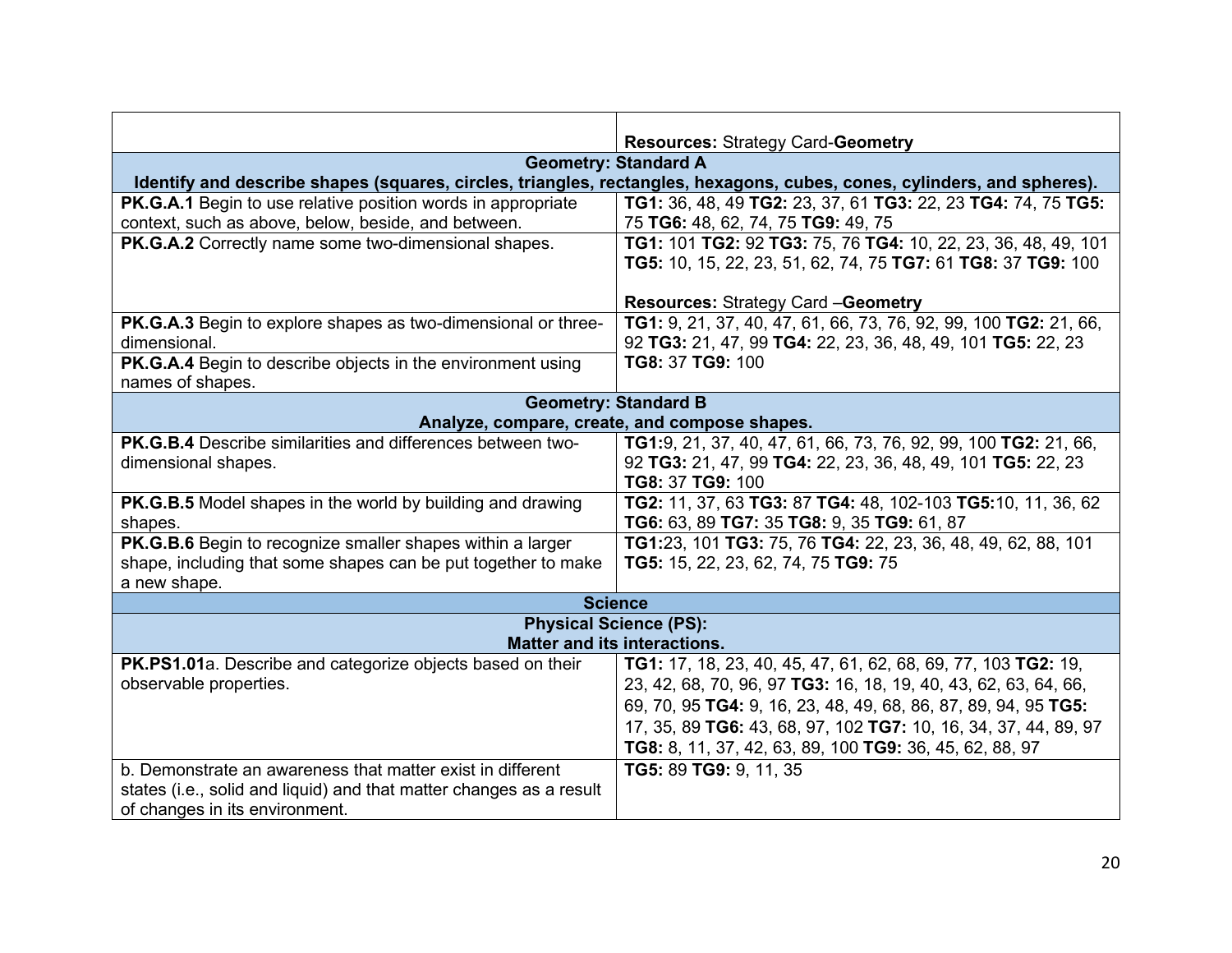| c. Observe, predict, and describe how objects move using<br>common motion related vocabulary (e.g., straight, fast/slow,<br>up/down, zigzag).<br>d. Observe, predict, and describe how objects can be<br>combined, stacked, or arranged to create a new object. | TG2: 50 TG3: 24, 37 TG4: 50, 96, 97 TG5:102 TG6:11, 19, 37<br>TG7: 11 TG8: 88 TG9: 76<br>TG1: 10, 24, 36, 77 TG2: 23, 25, 50-51, 76-77, 102-103 TG3:<br>11, 24-25, 36, 50-51, 76-77, 102-103 TG4: 24-25, 37, 76-77, 87,                                                                                                     |  |
|-----------------------------------------------------------------------------------------------------------------------------------------------------------------------------------------------------------------------------------------------------------------|-----------------------------------------------------------------------------------------------------------------------------------------------------------------------------------------------------------------------------------------------------------------------------------------------------------------------------|--|
|                                                                                                                                                                                                                                                                 | 102-103 TG5: 9, 11, 16-17, 18-19, 24-25, 35, 36, 37, 42-43, 44-<br>45, 50-51, 63, 76-77, 89, 102-103 TG6: 19, 24-25, 37, 44-45,<br>50-51, 61, 76-77, 87, 95, 102-103 TG7: 24-25, 35, 50-51, 62,<br>76-77, 88, 102-103 TG8: 9, 24,-25, 50-51, 76-77, 102-103 TG9:<br>9, 11, 23, 25, 35, 37, 50-51, 61, 63, 76-77, 97, 102-13 |  |
|                                                                                                                                                                                                                                                                 | Life Science (LS):                                                                                                                                                                                                                                                                                                          |  |
|                                                                                                                                                                                                                                                                 | From molecules to organisms: structures and processes.                                                                                                                                                                                                                                                                      |  |
| PK.LS1.01 a. Identify common attributes of familiar living things.                                                                                                                                                                                              | TG1: 35 TG2: 72 TG4: 9, 15, 18, 19, 45 TG5: 69 TG6: 87, 94<br>TG7: 8, 9, 11, 17, 18, 19, 20, 36, 42, 44, 50, 60, 63, 70, 71, 94,<br>96, 97, 98 TG8: 9, 10, 16, 17, 18, 19, 35, 36, 42, 43, 44, 45, 50,<br>62, 63, 68, 69, 70, 71, 89, 94, 95, 96, 97 TG9: 10, 11, 18, 41,<br>67, 70, 90, 96                                 |  |
| b. Recognize differences between living organisms and non-<br>living materials.                                                                                                                                                                                 | TG4: 9, 11, 17, 18, 19                                                                                                                                                                                                                                                                                                      |  |
| c. Recognize and describe the function of the five senses of<br>humans.                                                                                                                                                                                         | TG1: 45, 47, 62, 63, 74, 77 TG3: 63 TG7: 9, 63 TG8: 63                                                                                                                                                                                                                                                                      |  |
|                                                                                                                                                                                                                                                                 | Earth Science (ESS2):                                                                                                                                                                                                                                                                                                       |  |
| Earth systems.                                                                                                                                                                                                                                                  |                                                                                                                                                                                                                                                                                                                             |  |
| Note: Earth Science (ESS1): Earth's place in the universe begins in Kindergarten.                                                                                                                                                                               |                                                                                                                                                                                                                                                                                                                             |  |
| PK.ESS2.01a. Investigate and identify a variety of Earth                                                                                                                                                                                                        | TG2: 11 TG3: 63 TG4: 43 TG5: 11, 37 TG7: 37 TG8: 37, 61                                                                                                                                                                                                                                                                     |  |
| materials by their observable properties (e.g. soil, rocks, sand,<br>water).                                                                                                                                                                                    | TG9: 37, 43, 69                                                                                                                                                                                                                                                                                                             |  |
| b. Observe and discuss changes in weather and seasons using                                                                                                                                                                                                     | TG1: 71 TG3: 47 TG8: 97 TG9: 38, 40, 41, 42, 43, 44, 45                                                                                                                                                                                                                                                                     |  |
| common weather-related vocabulary (e.g., rain, sun, snow,<br>wind, spring, summer, fall/autumn, winter, etc.).                                                                                                                                                  |                                                                                                                                                                                                                                                                                                                             |  |
| <b>Earth Science (ESS3)</b>                                                                                                                                                                                                                                     |                                                                                                                                                                                                                                                                                                                             |  |
|                                                                                                                                                                                                                                                                 | Earth and human activity.                                                                                                                                                                                                                                                                                                   |  |
| PK.ESS3.01a. Observe, describe, and compare the habitats of                                                                                                                                                                                                     | TG1: 35 TG2: 72 TG4: 9, 15, 18, 19, 45 TG5: 69 TG6: 87, 94                                                                                                                                                                                                                                                                  |  |
| plants and animals.                                                                                                                                                                                                                                             | TG7: 8, 9, 11, 17, 18, 19, 20, 36, 42, 44, 50, 60, 63, 70, 71, 94,                                                                                                                                                                                                                                                          |  |
|                                                                                                                                                                                                                                                                 | 96, 97, 98 TG8: 9, 10, 16, 17, 18, 19, 35, 36, 42, 43, 44, 45, 50,                                                                                                                                                                                                                                                          |  |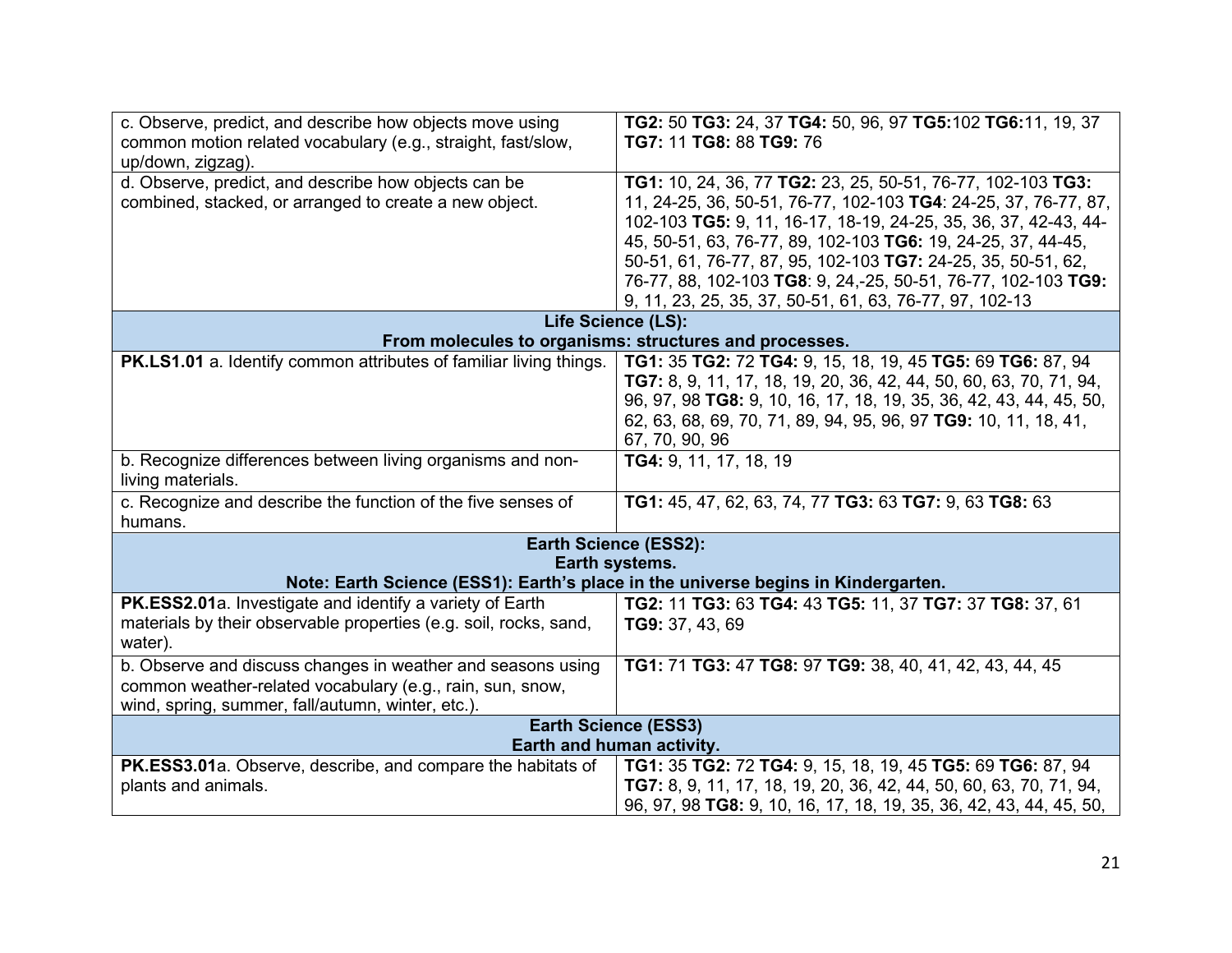|                                                                                                                                                                                                     | 62, 63, 68, 69, 70, 71, 89, 94, 95, 96, 97 TG9:10, 11, 18, 41, 67,<br>70, 90, 96                                                                                                            |
|-----------------------------------------------------------------------------------------------------------------------------------------------------------------------------------------------------|---------------------------------------------------------------------------------------------------------------------------------------------------------------------------------------------|
| b. Observe and discuss how humans and animals respond to<br>changes in weather.                                                                                                                     | TG7:19, 63, 70, 97 TG9:10, 18                                                                                                                                                               |
| c. Explore ways that humans use water and materials/resources<br>from the Earth (e.g., water to drink, wood to make blocks, soil to<br>grow food, bricks to make homes, plants to make food, etc.). | Frog Street Pre-K engages children in activities that show how<br>people use objects and natural resources in their environment.                                                            |
|                                                                                                                                                                                                     | TG1: 45 TG2: 63 TG6: 45, 95 TG7: 9, 42, 43, 62, 63, 68, 69,<br>70, 71, 94, 95, 96, 97 TG8: 9, 10, 16, 17, 18, 19, 36, 42, 43, 45,<br>62, 63, 68, 69, 70, 71, 87, 89, 94, 95, 96, 97 TG9: 69 |
|                                                                                                                                                                                                     | <b>Engineering, Technology and Science (ETS1):</b>                                                                                                                                          |
|                                                                                                                                                                                                     | <b>Engineering design.</b>                                                                                                                                                                  |
| PK.ETS1.01a. Use senses to gather, explore, and interpret                                                                                                                                           | TG1: 25, 103 TG3: 102 TG4: 37, 87 TG5: 35, 49 TG6: 47 TG8:                                                                                                                                  |
| information.                                                                                                                                                                                        | 89 TG9: 11, 18, 37, 63                                                                                                                                                                      |
| b. With modeling, prompting, and support, record and organize                                                                                                                                       | TG1: 74 TG2: 43, 69, 75, 88 TG3: 21, 74 TG4: 11, 48, 70, 100,                                                                                                                               |
| data using graphs, charts, science journals, etc., to                                                                                                                                               | 101 TG5: 36, 49 TG6: 88, 100, 101 TG7: 18, 88 TG9: 23, 101                                                                                                                                  |
| communicate conclusions regarding experiments and                                                                                                                                                   |                                                                                                                                                                                             |
| explorations.                                                                                                                                                                                       |                                                                                                                                                                                             |
| c. Make predictions based on observations and prior                                                                                                                                                 | TG1: 25, 103 TG4: 37, 87 TG5: 35, 49 TG8: 89 TG9: 18                                                                                                                                        |
| explorations.                                                                                                                                                                                       |                                                                                                                                                                                             |
|                                                                                                                                                                                                     | <b>Engineering, Technology and Science (ETS2):</b>                                                                                                                                          |
|                                                                                                                                                                                                     | Links among engineering, technology, science, and society.                                                                                                                                  |
| PK.ETS2.01a. Recognize that tools have specific                                                                                                                                                     | TG1: 10, 24, 36, 77 TG3: 11, 36 TG4: 37, 87 TG5: 9, 17, 35,                                                                                                                                 |
| characteristics that determine their use.                                                                                                                                                           | 37, 37, 89 TG6: 95 TG7: 11, 63 TG8: 11, 37, 89, 100, 101 TG9:                                                                                                                               |
| b. Explore familiar environments through the use of simple                                                                                                                                          | 9, 23, 35, 37, 61, 63, 97                                                                                                                                                                   |
| tools.                                                                                                                                                                                              |                                                                                                                                                                                             |
|                                                                                                                                                                                                     | <b>Social Studies</b>                                                                                                                                                                       |
|                                                                                                                                                                                                     | <b>Culture</b>                                                                                                                                                                              |
| Students will explore different traditions, customs, and cultures within their families, schools, and communities.                                                                                  |                                                                                                                                                                                             |
| PK.01 In conversation, describe familiar people, places, things,                                                                                                                                    | TG1: 17, 19, 24, 35, 42, 43, 44, 45, 69, 70, 71, 72, 73, 90, 97,                                                                                                                            |
| and events, with reference to a student's home and school.                                                                                                                                          | 98, 99 TG2: 19, 20, 42, 46, 47, 60, 70, 95, 96, 98 TG3: 8, 18,                                                                                                                              |
|                                                                                                                                                                                                     | 20, 45, 46, 71, 72, 95, 97, 98 TG4: 20, 46, 47, 60, 72, 73, 87,                                                                                                                             |
|                                                                                                                                                                                                     | 89, 95, 96, 98, 99, 101 TG5: 10, 11, 20, 34, 46, 71 TG6: 11, 73,                                                                                                                            |
|                                                                                                                                                                                                     | 95 TG7: 18, 20, 45, 60, 89, 94, 98 TG8: 9, 11, 20, 34, 46, 72,                                                                                                                              |
|                                                                                                                                                                                                     | 73, 98, 99 TG9: 14, 17, 20, 43, 46, 60, 69, 72, 99                                                                                                                                          |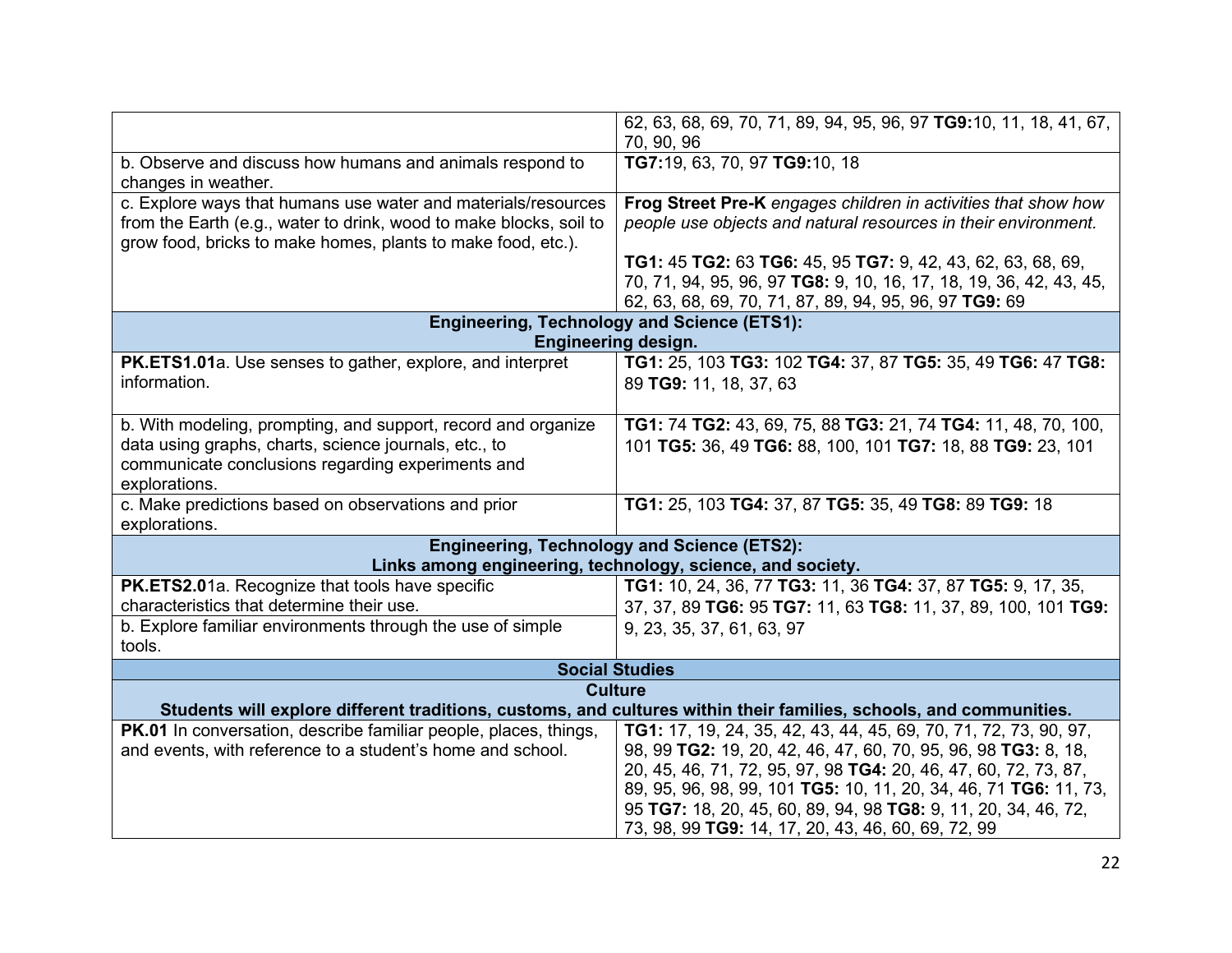| PK.02 Begin to recognize similarities and differences between<br>family customs and cultures.                                                           | Cultural Responsiveness reminders are embedded across all<br>content areas of the curriculum. Opportunities to explore events,<br>celebrations, and holidays of the local community and culture<br>are encouraged in each theme. Frog Street Pre-K Welcome<br><b>Guide: Foundations for Implementation Guide encourages</b> |  |
|---------------------------------------------------------------------------------------------------------------------------------------------------------|-----------------------------------------------------------------------------------------------------------------------------------------------------------------------------------------------------------------------------------------------------------------------------------------------------------------------------|--|
|                                                                                                                                                         | teachers to be inclusive and culturally responsive as a habit of                                                                                                                                                                                                                                                            |  |
|                                                                                                                                                         | mind to all. (pages 94-95)                                                                                                                                                                                                                                                                                                  |  |
|                                                                                                                                                         | TG1: 13 TG2: 11, 16, 17, 34, 35 TG3: 22, 34, 62, 69, 88 TG4:9,<br>17, 71 TG5: 38, 75 TG6: 35 TG8: 44 TG9: 95                                                                                                                                                                                                                |  |
|                                                                                                                                                         | <b>Economics</b>                                                                                                                                                                                                                                                                                                            |  |
| Students will identify basic wants and needs, the ways families produce, consume, and exchange goods and services in                                    |                                                                                                                                                                                                                                                                                                                             |  |
|                                                                                                                                                         | their communities, and the work people do in order to spend and save money.                                                                                                                                                                                                                                                 |  |
| PK.03 Begin to distinguish between wants and needs.                                                                                                     | TG2: 68, 76 TG3: 8,11, 16-17, 18-19, 21, 68-69 TG5:11, 16-17,                                                                                                                                                                                                                                                               |  |
| PK.04 Identify how the basic human needs of food, clothing,                                                                                             | 18-19 TG9: 24-25, 102-103                                                                                                                                                                                                                                                                                                   |  |
| shelter, and transportation are met.                                                                                                                    |                                                                                                                                                                                                                                                                                                                             |  |
| PK.05 Begin to recognize money and its uses.                                                                                                            | TG3: 8, 11, 16-17, 18-19, 21, 68-69 TG5: 11, 16-17, 18-19                                                                                                                                                                                                                                                                   |  |
|                                                                                                                                                         | TG9: 24-25, 102-103                                                                                                                                                                                                                                                                                                         |  |
| PK.06 Identify different types of jobs, including work done in the<br>home, school, and community.                                                      | TG7:19, 63, 70, 97 TG9:10, 18                                                                                                                                                                                                                                                                                               |  |
| PK.07 Give examples of how people exchange goods and use                                                                                                | TG3: 8, 11, 16-17, 18-19, 21, 68-69 TG5: 11, 16-17, 18-19                                                                                                                                                                                                                                                                   |  |
| money to acquire wants and needs.                                                                                                                       | TG9: 24-25, 102-103                                                                                                                                                                                                                                                                                                         |  |
| Geography<br>Students will demonstrate an understanding of the concept of location, what maps and globes represent, and their<br>geographical location. |                                                                                                                                                                                                                                                                                                                             |  |
| PK.08 Use directions such as up, down, in front, and behind.                                                                                            | TG1: 36, 48, 48, 49 TG2: 23, 37 TG3: 22, 23 TG4: 74, 75 TG5:                                                                                                                                                                                                                                                                |  |
|                                                                                                                                                         | 75 TG6: 48, 62, 74, 75 TG9: 49, 75                                                                                                                                                                                                                                                                                          |  |
| PK.09 Identify what a map represents.                                                                                                                   | TG2: 44, 96 TG3:69 TG4: 45 TG6: 44, 63, 69, 70, 71, 102 TG8:                                                                                                                                                                                                                                                                |  |
| PK.10 Understand how roads help people get around, and how                                                                                              | 69                                                                                                                                                                                                                                                                                                                          |  |
| they are used to organize locations within a city.                                                                                                      |                                                                                                                                                                                                                                                                                                                             |  |
| <b>Government and Civics</b>                                                                                                                            |                                                                                                                                                                                                                                                                                                                             |  |
| Students will learn the foundations of good citizenship, including civic responsibilities and patriotism, through the rules                             |                                                                                                                                                                                                                                                                                                                             |  |
| by which they live, the authority figures within their community and the United States, and national symbols.                                           |                                                                                                                                                                                                                                                                                                                             |  |
| PK.11 Give examples of people who are authority figures.                                                                                                | TG7:19, 63, 70, 97 TG9:10, 18                                                                                                                                                                                                                                                                                               |  |
| PK.12 Recognize shapes found on flags and identify the                                                                                                  | TG1: 12, 38, 64 TG2: 12, 38, 90 TG6: 97 TG8: 12, 38, 90                                                                                                                                                                                                                                                                     |  |
| American flag.                                                                                                                                          |                                                                                                                                                                                                                                                                                                                             |  |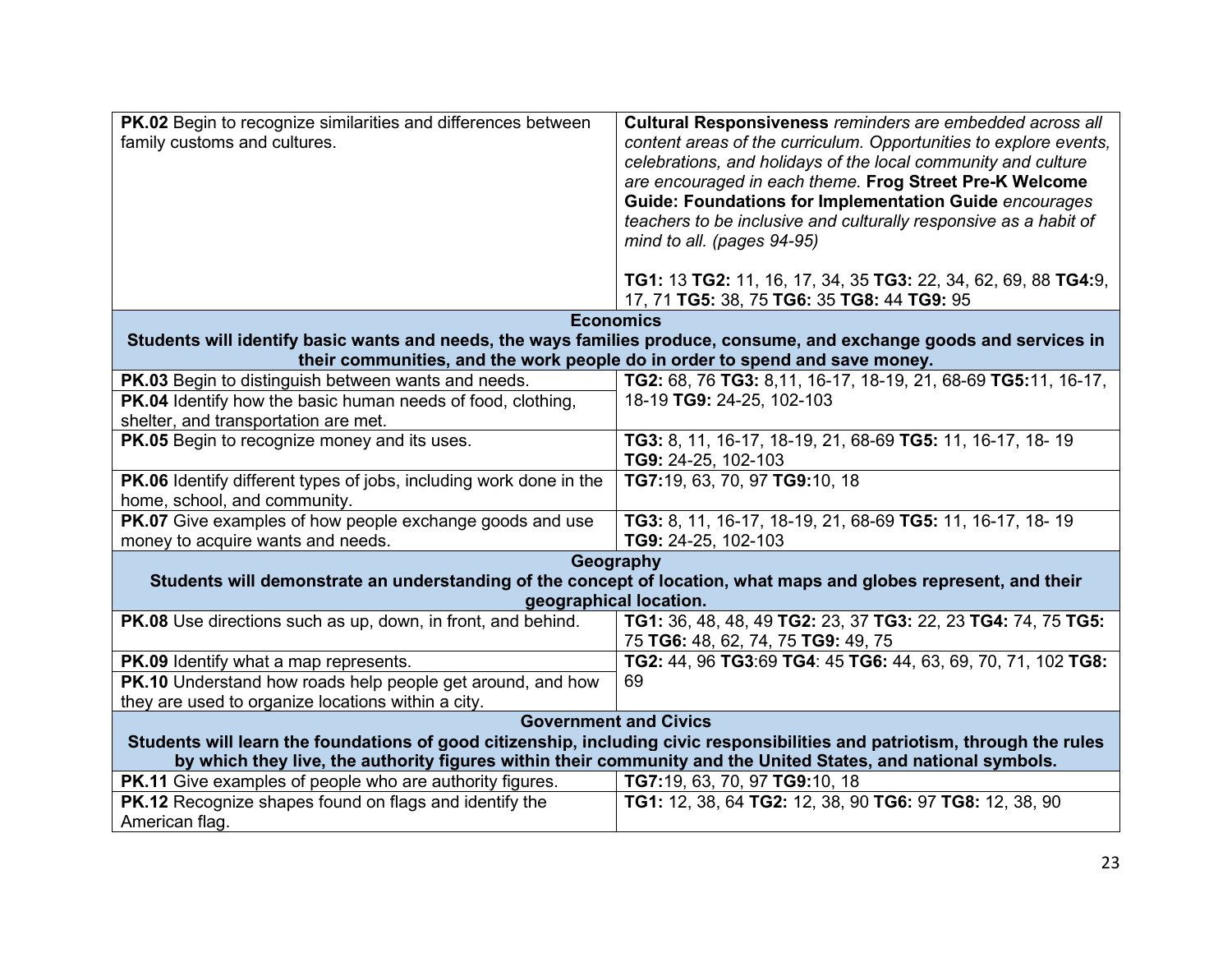| <b>PK.13</b> Begin to recognize the name and role of the current  |                                                                                                     |
|-------------------------------------------------------------------|-----------------------------------------------------------------------------------------------------|
| President of the Unites States.                                   |                                                                                                     |
| PK.14 Identify roles of authority figures at home, in school, and | TG3: 8, 11, 16, 20, 21 TG5: 19                                                                      |
| in the community, including parents, school principals,           |                                                                                                     |
| volunteers, police officers, fire and rescue workers, mayor,      |                                                                                                     |
| governor, and president.                                          |                                                                                                     |
| PK.15 Identify the need for rules.                                |                                                                                                     |
|                                                                   | TG1: 13, 39, 65, 104 TG2: 13, 39, 65, 91TG3: 13, 39, 65, 91                                         |
|                                                                   | TG4: 13, 39, 65, 91 TG5: 13, 39, 65, 91 TG6: 13, 39, 65, 91                                         |
|                                                                   | TG7: 13, 39, 65, 91 TG8: 8, 13, 39, 65, 91 TG9: 13, 39, 65, 91                                      |
| PK.16 This standard begins in Kindergarten.                       |                                                                                                     |
|                                                                   | <b>History</b>                                                                                      |
|                                                                   | Students will understand the chronological organization of history and the importance of holidays.  |
| PK.17 Begin to understand the use of words and phrases about      | TG1: 16, 17, 19, 24, 26, 44, 99 TG2: 17, 45, 96, 97 TG3: 11,                                        |
| time, including: morning, afternoon, night, today, tomorrow, and  | 17, 21, 38 TG5: 11, 17 TG6: 69, 96, 102 TG9: 22, 23, 90                                             |
| yesterday.                                                        |                                                                                                     |
| <b>Creative Arts</b>                                              |                                                                                                     |
|                                                                   | <b>Visual Arts</b>                                                                                  |
|                                                                   | Express self and represent what the student knows, thinks, believes, and feels through visual arts. |
| PK.CA.1. Experiment with a variety of media and art materials     | TG1: 51, 63, 77, 87 TG2: 9, 35, 61, 87, 102 TG3: 9, 89 TG4:                                         |
| for tactile experience and exploration.                           | 35, 36, 62, 88 TG5:10, 36, 61, 87, 89 TG6: 10, 36, 62, 88                                           |
| PK.CA.2 Create artistic works with intent and purpose using       | TG7:10, 61, 87, 89 TG8: 9, 35, 61, 87, 102 TG9: 9, 35, 63                                           |
| varying tools, texture, color, and technique.                     |                                                                                                     |
| PK.CA.3 Present and respond to visual art created by self and     | TG1:37, 50, 62, 87 TG2: 9, 35, 61, 69, 87, 103 TG3: 9, 63, 77                                       |
| others.                                                           | TG4: 35, 36, 62, 88 TG5: 10, 36, 45, 50-51, 61, 86, 87, 89, 95,                                     |
|                                                                   | 98 TG6: 10, 36, 62, 76-77 TG7: 8, 10, 61, 87 TG8: 9, 61, 63,                                        |
|                                                                   | 87, 102-103 TG9: 9, 24-25, 34, 63, 89, 102-103                                                      |
|                                                                   | <b>Music</b>                                                                                        |
| Express self by engaging in musical activities.                   |                                                                                                     |
| PK.CA.4. Engage in musical activities having different moods,     | TG1: 12, 14, 41, 47, 67, 90, 101 TG2:15, 41, 64, 67, 75, 93                                         |
| tempos, and rhythms by listening, singing, or performing.         | TG3: 12, 15, 38, 41, 64, 67, 90, 93 TG4: 12, 15, 38, 41, 64, 67,                                    |
| PK.CA.5. Create and perform using voice, traditional              | 93 TG5: 15, 21, 38, 41, 47, 64, 67, 90, 93 TG6: 12, 15, 38, 41,                                     |
| instruments, and/or non-traditional instruments.                  | 64, 67, 90, 93, 99 TG7: 12, 15, 41, 90, 93 TG8: 12, 15, 18, 64,                                     |
|                                                                   | 67, 93 TG9: 12, 15, 24, 38, 41, 64, 67, 90, 93                                                      |
| <b>Creative Movement &amp; Dance</b>                              |                                                                                                     |
| PK.CA.6. Respond to feelings through dance or creative            | TG1: 12, 14, 41, 47, 67, 90, 101 TG2:15, 41, 64, 67, 75, 93                                         |
| movement.                                                         | TG3: 12, 15, 38, 41, 64, 67, 90, 93 TG4: 12, 15, 38, 41, 64, 67,                                    |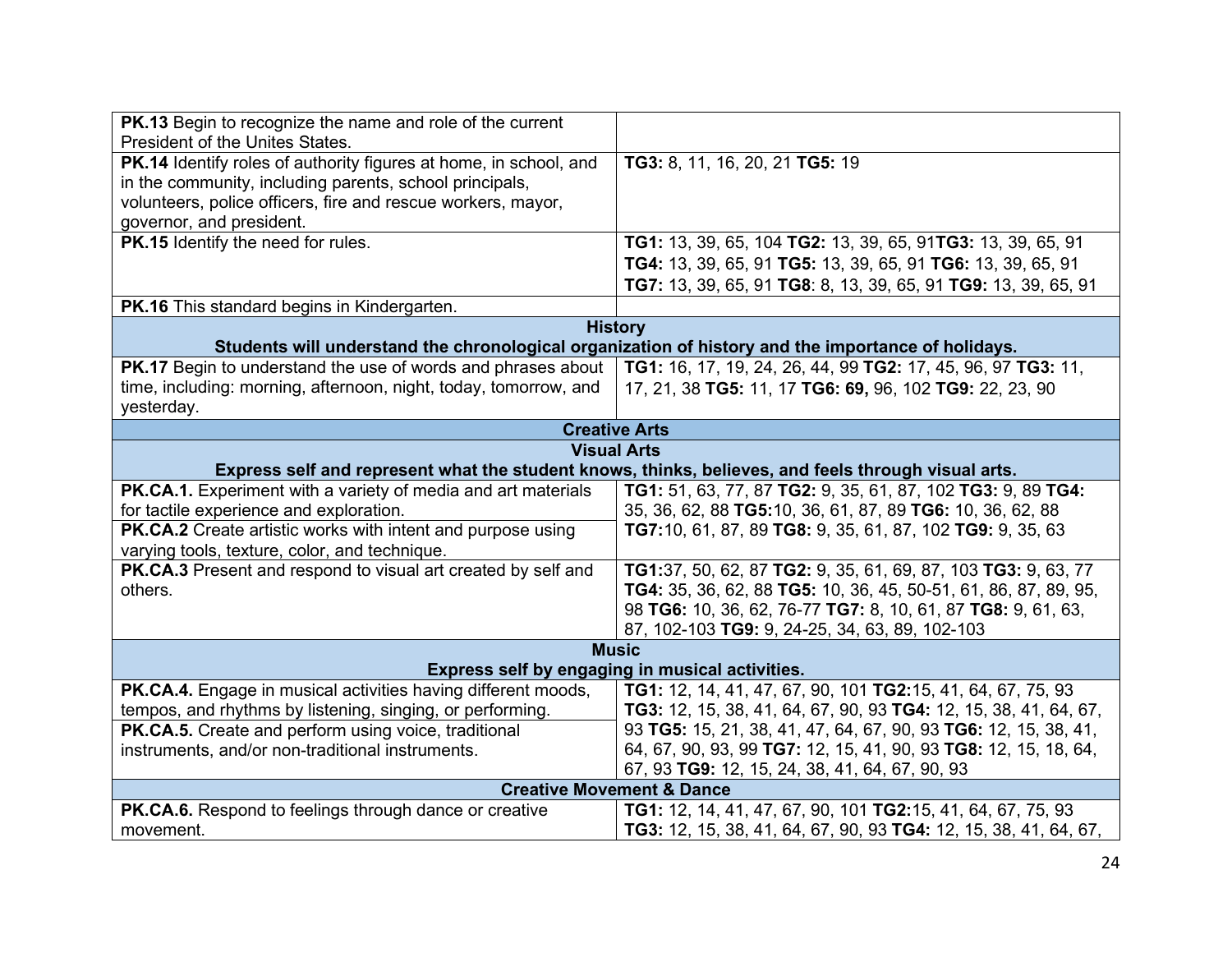| PK.CA.7. Perform different characteristics of movements in                                          | 93 TG5: 15, 21, 38, 41, 47, 64, 67, 90, 93 TG6: 12, 15, 38, 41,   |
|-----------------------------------------------------------------------------------------------------|-------------------------------------------------------------------|
| spontaneous and imaginative ways (e.g., sway, twist, wave, use                                      | 64, 67, 90, 93, 99 TG7: 12, 15, 41, 90, 93 TG8: 12, 15, 18, 64,   |
| of 'props').                                                                                        | 67, 93 TG9: 12, 15, 24, 38, 41, 64, 67, 90, 93                    |
| <b>Theatre/Dramatic Play</b>                                                                        |                                                                   |
| PK.CA.8. Participate in a variety of dramatic play activities                                       | TG1: 89, 91, 97 TG2: 10, 36, 37, 41, 62, 63, 69, 74 TG3: 9, 10,   |
| (teacher-guided or child-initiated) to represent fantasy and real-                                  | 22, 48, 61, 67, 87 TG4: 9, 11, 17, 19. 35, 43, 61, 69, 97 TG5:    |
| life experiences.                                                                                   | 41,67, 69, 87, 88 TG6: 11, 16, 17, 63, 89 TG7: 22, 67, 71, 89,    |
| PK.CA.9. Respond and react to theatre and drama                                                     | 97 TG8: 93 TG9: 15, 36                                            |
| presentations.                                                                                      |                                                                   |
| <b>Cultural Differences</b>                                                                         |                                                                   |
| PK.CA.10. Participate in artistic activities (music, visual art,                                    | Cultural Responsiveness reminders are embedded across all         |
| theatre, and dance) representing different cultures.                                                | content areas of the curriculum. Opportunities to explore events, |
|                                                                                                     | celebrations, and holidays of the local community and culture     |
|                                                                                                     | are encouraged in each theme. Frog Street Pre-K Welcome           |
|                                                                                                     | <b>Guide: Foundations for Implementation Guide encourages</b>     |
|                                                                                                     | teachers to be inclusive and culturally responsive as a habit of  |
|                                                                                                     | mind to all. (pages 94-95)                                        |
|                                                                                                     |                                                                   |
|                                                                                                     | TG1: 13 TG2: 11, 16, 17, 34, 35 TG3: 22, 34, 62, 69, 88 TG4:      |
|                                                                                                     | 9, 17, 71 TG5: 38, 75 TG6: 35 TG8: 44 TG9: 95                     |
| <b>Physical Development</b>                                                                         |                                                                   |
| <b>Sensorimotor</b>                                                                                 |                                                                   |
| Use senses to assist and guide learning; using sensory information to plan and carry out movements. |                                                                   |
| PK.PD.1. Compare, contrast, and describe different sights,                                          | TG1: 45, 47, 62, 63, 74, 77 TG3: 63 TG7: 9, 63 TG8: 63            |
| smells, sounds, tastes, and textures found in the environment.                                      |                                                                   |
| PK.PD.2. Demonstrate awareness of spatial boundaries and the                                        | TG1: 35, 49, 65, 72 TG2: 50, 61, 63, 88 TG3: 24, 35, 37, 49, 87   |
| ability to work and move within them.                                                               | TG4: 12, 50 TG5: 102 TG6: 9, 12, 16, 37, 89 TG7: 35, 37, 62,      |
|                                                                                                     | 89 TG8: 10, 36, 37, 41, 62, 88 TG9: 37, 89                        |
| <b>Gross Motor</b>                                                                                  |                                                                   |
| Demonstrate coordination and control of large muscles.                                              |                                                                   |
| PK.PD.3. Develop body strength, balance, flexibility, and                                           | Greeting Circle, Music and Movement activities and Gross          |
| stamina to move self through space in a variety of ways (e.g.,                                      | Motor Centers provide daily physical activities to increase       |
| running, jumping, skipping).                                                                        | intensity.                                                        |
|                                                                                                     |                                                                   |